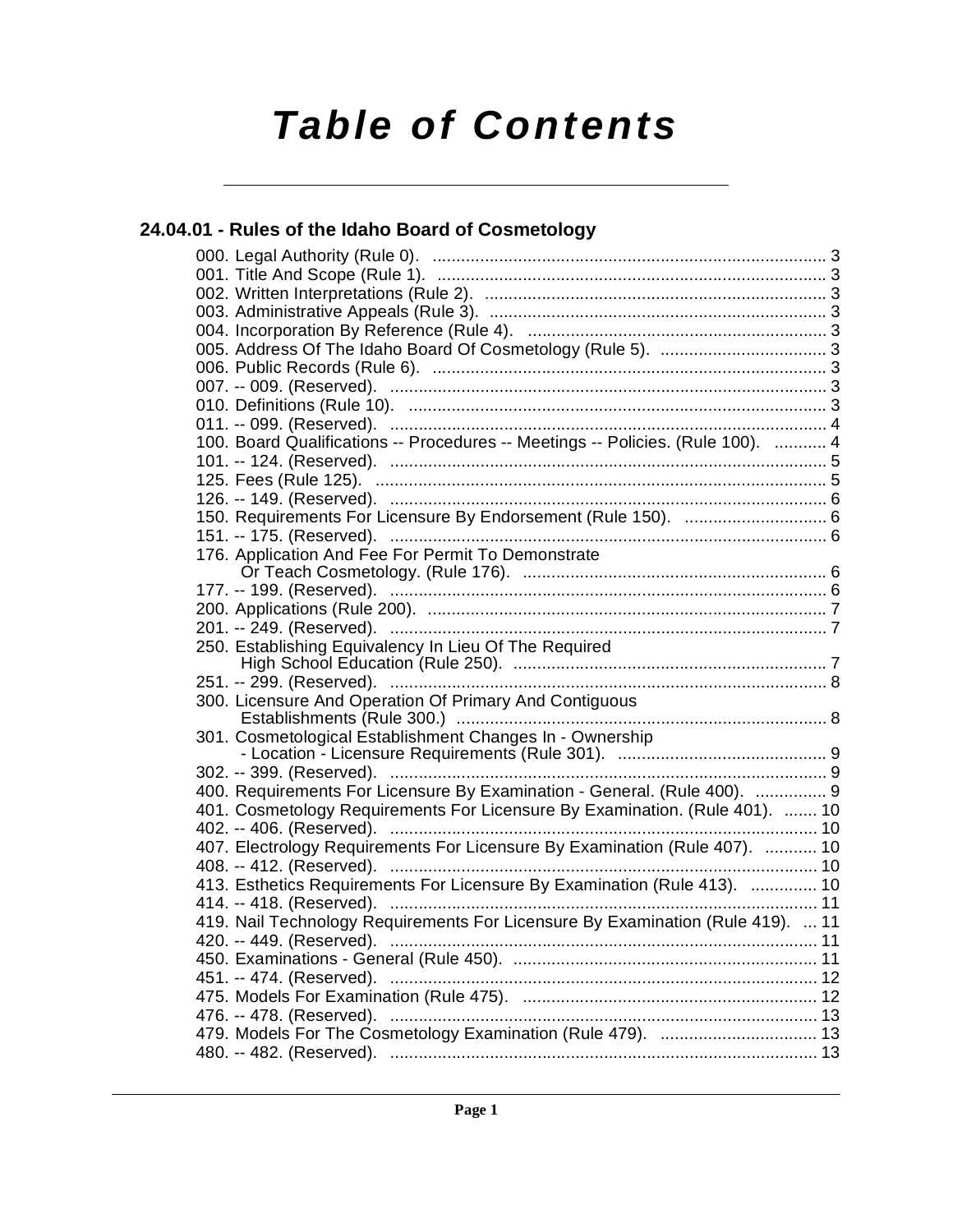## **Table of Contents (cont'd)**

| 491. Models For The Nail Technology Examination (Rule 491).  13             |  |
|-----------------------------------------------------------------------------|--|
| 492. -- 499. (Reserved). ………………………………………………………………………… 13                    |  |
|                                                                             |  |
|                                                                             |  |
| 540. Cosmetological School Changes In - Ownership - Location - Licensure    |  |
|                                                                             |  |
|                                                                             |  |
| 550. Rules For Cosmetology Schools Approved                                 |  |
|                                                                             |  |
|                                                                             |  |
| 560. Rules For Cosmetology Schools Teaching Esthetics (Rule 560).  17       |  |
|                                                                             |  |
| 570. Rules For Cosmetology Schools Teaching Nail Technology (Rule 570).  18 |  |
|                                                                             |  |
|                                                                             |  |
|                                                                             |  |
| 700. Cosmetology -- Electrology, Esthetics, And Nail Technology             |  |
|                                                                             |  |
|                                                                             |  |
|                                                                             |  |
|                                                                             |  |
|                                                                             |  |
|                                                                             |  |
|                                                                             |  |
|                                                                             |  |
|                                                                             |  |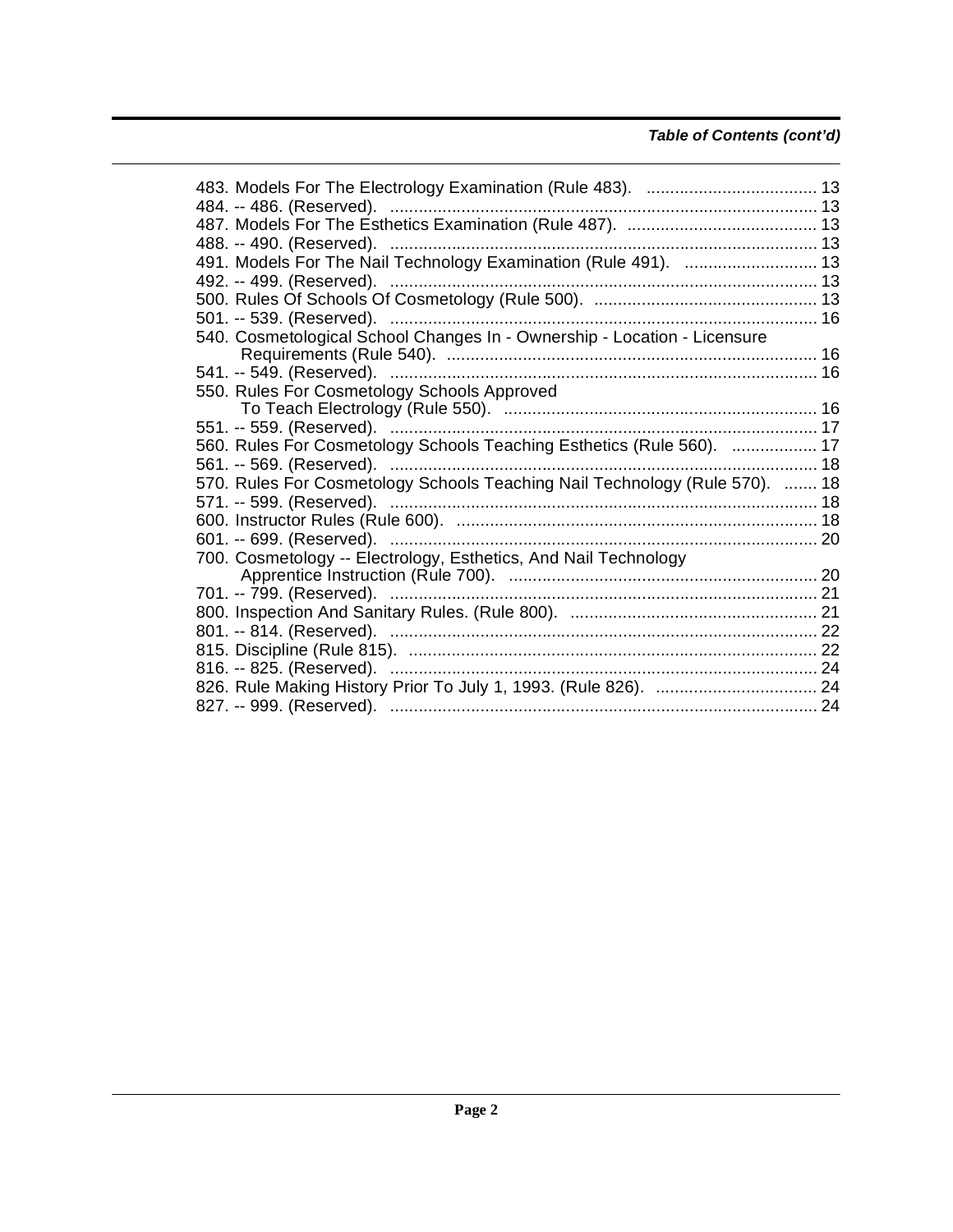#### **IDAPA 24 TITLE 04 CHAPTER 01**

#### **24.04.01 - RULES OF THE IDAHO BOARD OF COSMETOLOGY**

#### <span id="page-2-1"></span><span id="page-2-0"></span>**000. LEGAL AUTHORITY (RULE 0).**

These rules are hereby prescribed and established pursuant to the authority vested in the Idaho Board of Cosmetology by the provisions of Section 54-821, Idaho Code. (7-1-97)

#### <span id="page-2-2"></span>**001. TITLE AND SCOPE (RULE 1).**

These rules shall be cited as IDAPA 24.04.01, "Rules of the Idaho Board of Cosmetology". (7-1-97)

#### <span id="page-2-3"></span>**002. WRITTEN INTERPRETATIONS (RULE 2).**

The board may have written statements that pertain to the interpretation of the rules of this chapter. Such interpretations, if any, are available for public inspection and copying at cost in the main office of the Bureau of Occupational Licenses. (3-8-02) Occupational Licenses.

#### <span id="page-2-4"></span>**003. ADMINISTRATIVE APPEALS (RULE 3).**

Administrative appeals shall be governed by the Administrative Procedure Act, Title 67, Chapter 52, Idaho Code. (3-8-02)

#### <span id="page-2-5"></span>**004. INCORPORATION BY REFERENCE (RULE 4).**

These rules do not incorporate by reference any document other than those sections of Idaho Code so referenced. (3-8-02)

#### <span id="page-2-10"></span><span id="page-2-6"></span>**005. ADDRESS OF THE IDAHO BOARD OF COSMETOLOGY (RULE 5).**

[The office of the Board of Cosmetology is located within the Bureau of Occupational Licenses, Owyhee Plaza, 1109](mailto:ibol@ibol.state.id.us) Main Street, Suite 220, Boise, Idaho 83702. The phone number of the Board is (208) 334-3233. The Board's FAX number is (208) 334-3945. The Board's e-mail address is ibol@ibol.state.id.us. The Board's official web site is at [www2.state.id.us/ibol/cos.](https://www.ibol.idaho.gov/) (3-8-02)

#### <span id="page-2-7"></span>**006. PUBLIC RECORDS (RULE 6).**

The records associated with the Board of Cosmetology are subject to the provisions of the Idaho Public Records Act, Title 9, Chapter 3, Idaho Code. (3-8-02)

#### <span id="page-2-8"></span>**007. -- 009. (RESERVED).**

#### <span id="page-2-13"></span><span id="page-2-9"></span>**010. DEFINITIONS (RULE 10).**

These rules expressly adopt all definitions set forth in Section 54-802, Idaho Code, in addition to the following:

 $(3-30-01)$ 

<span id="page-2-14"></span>

| 01. | <b>Gender</b> . Any reference to a gender shall mean both masculine and feminine. | $(7-1-97)$ |
|-----|-----------------------------------------------------------------------------------|------------|
|-----|-----------------------------------------------------------------------------------|------------|

<span id="page-2-11"></span>**02. Board**. The Idaho Board of Cosmetology as prescribed in Section 54-802, Idaho Code. (7-1-97)

**03. Bureau**. The Bureau of Occupational Licenses, as prescribed in Section 54-828 and Section 67- 2602, Idaho Code. (3-8-02)

**04.** Chief. The Bureau Chief of the Bureau of Occupational Licenses as established by Section 67-<br>(7-1-97) (7-1-97) 2602, Idaho Code.

- <span id="page-2-12"></span>**05.** Current License. An unexpired license in good standing. (7-1-97)
- <span id="page-2-15"></span>**06.** Establishment. A licensed cosmetological establishment. (7-1-97)

**07. Record of Instruction**. The final documentation of total hours and operations completed by a student that is maintained by a school or, in the case of an apprentice, the instructor. (3-30-01)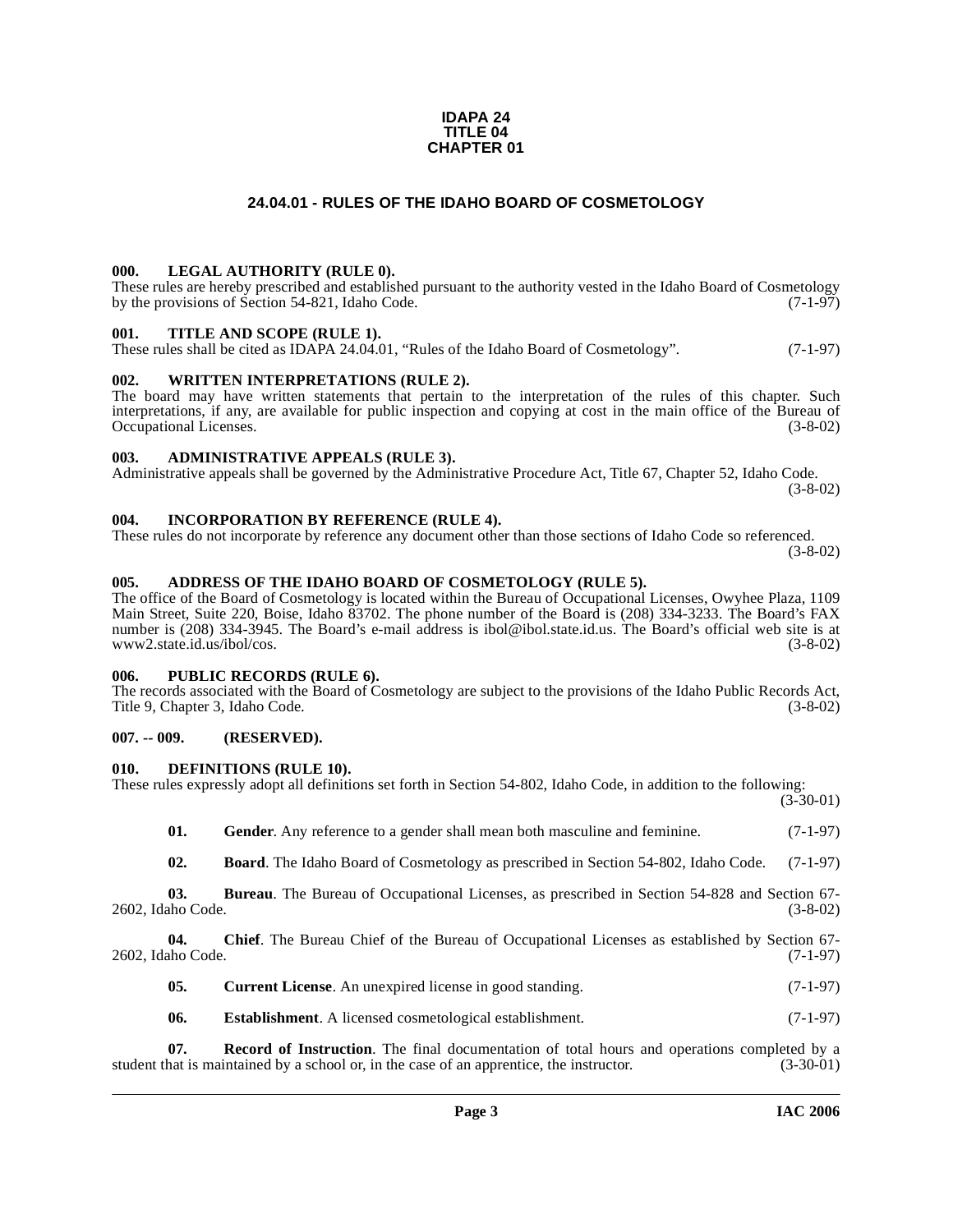**08. Certificate of Graduation**. A signed, notarized statement from a school or, in the case of an apprentice, the instructor, which indicates that the student has fulfilled all requirements of that school or apprentices apprentices in and is eligible for examination. apprenticeship and is eligible for examination.

<span id="page-3-5"></span>

| - 09. | <b>Rules.</b> The rules of the board.            | $(7-1-97)$ |
|-------|--------------------------------------------------|------------|
|       | <b>School.</b> A licensed school of cosmetology. | $(7-1-97)$ |

<span id="page-3-9"></span>**11. School of Electrology**. A licensed school of cosmetology approved to teach electrology. (3-30-01)

<span id="page-3-8"></span><span id="page-3-7"></span><span id="page-3-6"></span>**12. Endorsement Certification**. In accordance with Section 54-812, Idaho Code. (7-1-97)

**13. Hospital Grade**. Hospital grade means a sanitizing agent registered by the Environmental Protection Agency as an effective germicidal/bactericidal, fungicidal, and virucidal disinfectant when used in accordance with the manufacturer's instructions. (7-1-97) accordance with the manufacturer's instructions.

**14. First-Aid Kit**. First-aid kit means a packaged and identifiable assortment of medical supplies, including adhesive bandages, skin antiseptic, disposable gloves, and gauze, which may be used for cleaning and protecting blood spills and other minor emergency traumas of the human body.

#### <span id="page-3-0"></span>**011. -- 099. (RESERVED).**

#### <span id="page-3-4"></span><span id="page-3-1"></span>**100. BOARD QUALIFICATIONS -- PROCEDURES -- MEETINGS -- POLICIES. (RULE 100).**

<span id="page-3-3"></span>

|                  | 01.                      | <b>Board Member Qualifications.</b>                                                                 | $(7-1-97)$  |
|------------------|--------------------------|-----------------------------------------------------------------------------------------------------|-------------|
| Code.            | a.                       | The Cosmetology board member shall meet the requirements set forth in Section 54-829, Idaho         | $(7-1-97)$  |
| individual must: | b.                       | Cosmetology school representative: To be eligible for appointment to the Cosmetology Board the      | $(7-1-97)$  |
|                  | i.                       | Currently hold a license as a cosmetologist in this state; and                                      | $(7-1-97)$  |
|                  | ii.                      | For the three (3) years immediately preceding appointment meet the following requirements:          | $(7-1-97)$  |
|                  | (1)                      | Monetary interest in school ownership; and                                                          | $(7-1-97)$  |
|                  | (2)                      | Actively involved in school management.                                                             | $(7-1-97)$  |
|                  | c.                       | Electrologist board member qualification requirements -- the Electrology board member shall:        | $(3-30-01)$ |
|                  | i.                       | Be at least twenty-five $(25)$ years of age; and                                                    | $(7-1-97)$  |
|                  | ii.                      | Be a resident of this state for at least five $(5)$ years prior to appointment; and                 | $(7-1-97)$  |
|                  | iii.<br>appointment; and | Have been engaged in the practice of electrology for at least three (3) years immediately preceding | $(3-30-01)$ |
|                  | iv.                      | Be a licensed electrologist under the provisions of this act.                                       | $(3-30-01)$ |
|                  | 02.                      | <b>Board Meetings - Dates - Places.</b>                                                             | $(7-1-97)$  |

<span id="page-3-2"></span>**a.** The board shall meet at least three (3) times a year in regular session beginning on the first Monday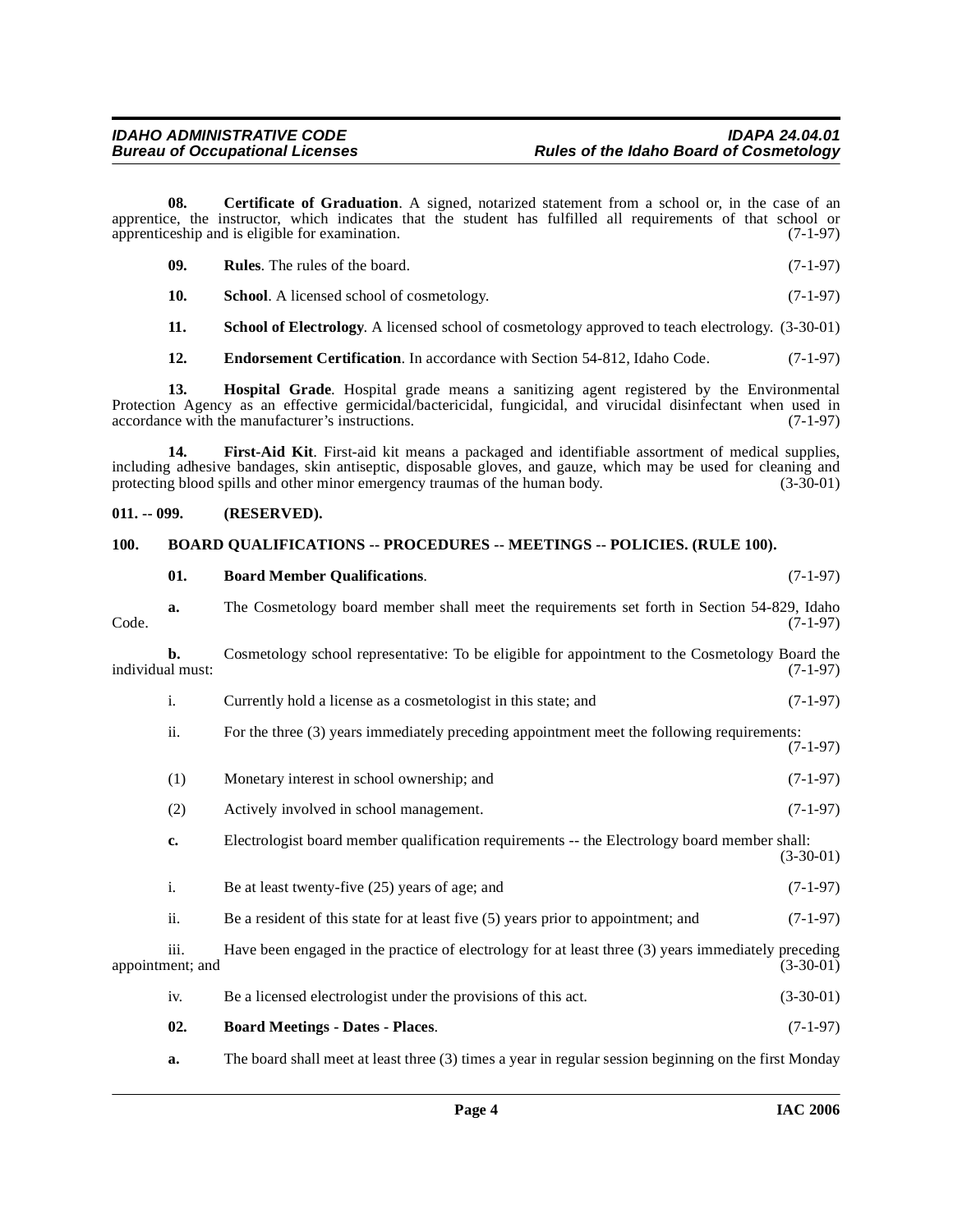<span id="page-4-4"></span><span id="page-4-3"></span><span id="page-4-2"></span><span id="page-4-1"></span><span id="page-4-0"></span>

| of February, June and October. |                                | $(7-1-97)$                                                                                      |             |
|--------------------------------|--------------------------------|-------------------------------------------------------------------------------------------------|-------------|
|                                | b.                             | Board meetings will be held in Boise, Idaho, at the Bureau.                                     | $(7-1-97)$  |
|                                | c.<br>a majority of the board. | Dates and places of board meetings may be changed and other meetings scheduled by the action of | $(7-1-97)$  |
| $101. - 124.$                  |                                | (RESERVED).                                                                                     |             |
| 125.                           |                                | FEES (RULE 125).<br>Fees are established in accord with Section 54-818, Idaho Code, as follows: | $(7-1-97)$  |
|                                | 01.                            | <b>Original Permits, Licenses, and Annual Renewals.</b>                                         | $(3-30-01)$ |
|                                | a.                             | Cosmetological establishment, original license -- Fifty dollars (\$50).                         | $(3-30-01)$ |
|                                | b.                             | Cosmetological establishment, annual renewals -- Thirty-five dollars (\$35).                    | $(3-18-99)$ |
|                                | c.                             | Retail cosmetics Dealer, original license -- Fifty dollars (\$50).                              | $(3-30-01)$ |
|                                | d.                             | Retail cosmetics dealer, annual renewals -- Thirty-five dollars (\$35).                         | $(3-18-99)$ |
|                                | e.                             | Makeover or glamour photography business, original license -- Fifty dollars (\$50).             | $(3-30-01)$ |
|                                | f.                             | Makeover or glamour photography business, annual renewals -- Thirty-five dollars (\$35).        | $(3-18-99)$ |
|                                | g.                             | Domestic school of cosmetology, original license -- Five hundred dollars (\$500).               | $(3-30-01)$ |
|                                | h.                             | Domestic school of cosmetology, annual renewals -- One hundred fifty dollars (\$150).           | $(7-1-97)$  |
|                                | i.                             | Registered cosmetologist, original license/annual renewals -- Twenty-five dollars (\$25).       | $(3-18-99)$ |
|                                | j.                             | Nail technician, original license/annual renewals -- Twenty-five dollars (\$25).                | $(3-18-99)$ |
|                                | k.                             | Apprentice, original license (no renewal fees required) -- Twenty dollars (\$20).               | $(7-1-97)$  |
|                                | l.                             | Student certificate (registration) (no renewal fees required) -- Twenty dollars (\$20).         | $(7-1-97)$  |
|                                | m.                             | Instructor, original license/annual renewals -- Thirty dollars (\$30).                          | $(3-18-99)$ |
|                                | n.                             | Student instructor permit - Twenty-five dollars (\$25).                                         | $(3-30-01)$ |
|                                | 0.                             | Electrologist, original license/annual renewals -- Twenty-seven dollars (\$27).                 | $(3-18-99)$ |
|                                | p.                             | Esthetician, original license/annual renewals -- Twenty-seven dollars (\$27).                   | $(3-18-99)$ |
|                                | q.                             | Endorsement fee -- One hundred dollars (\$100).                                                 | $(3-30-01)$ |
|                                | r.                             | Temporary permit to demonstrate and teach -- Ten dollars (\$10).                                | $(3-30-01)$ |
|                                | 02.                            | <b>Examination Fees.</b>                                                                        | $(7-1-97)$  |
|                                | a.                             | As a registered cosmetologist -- Seventy-five dollars (\$75).                                   | $(3-18-99)$ |
|                                | b.                             | As a nail technician -- Seventy-five dollars (\$75).                                            | $(3-18-99)$ |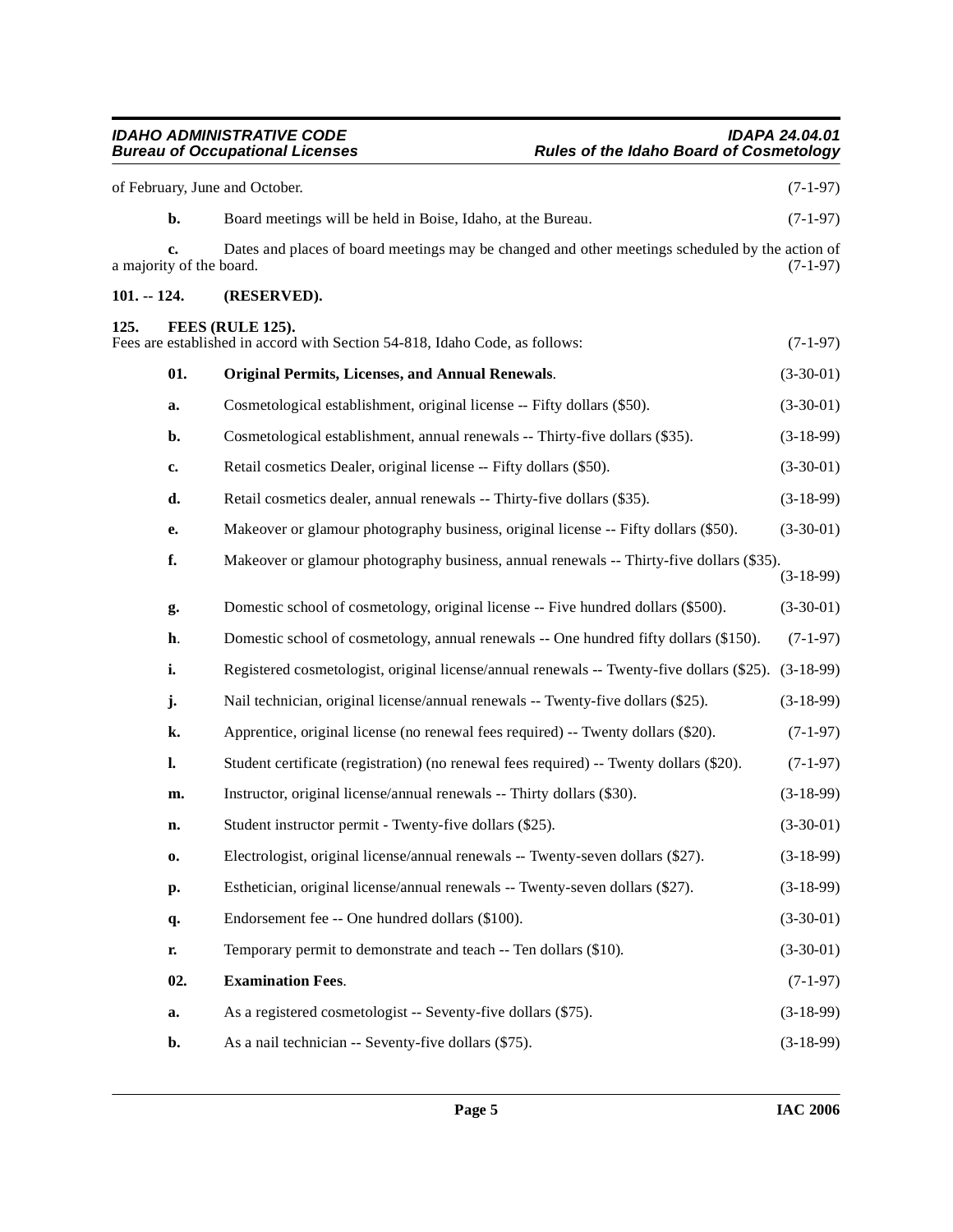| c. | As an instructor -- Seventy-five dollars (\$75).    | $(3-18-99)$ |
|----|-----------------------------------------------------|-------------|
|    | As an electrologist -- Seventy-five dollars (\$75). | $(3-18-99)$ |
|    | As an esthetician -- Seventy-five dollars (\$75).   | $(3-18-99)$ |

<span id="page-5-10"></span><span id="page-5-9"></span>**03. Fees Shall Not Be Prorated or Returnable**. Fees shall not be prorated or returnable. (7-1-97)

<span id="page-5-0"></span>**126. -- 149. (RESERVED).**

#### <span id="page-5-12"></span><span id="page-5-1"></span>**150. REQUIREMENTS FOR LICENSURE BY ENDORSEMENT (RULE 150).**

**01. Filing Application**. Applicants for license by endorsement under the provisions of Section 54-812, Idaho Code, shall file an application on forms provided by the board; and  $(7-1-97)$ 

**a.** Furnish proof of current license in another state, territory, possession or country, having ents equal to the requirements of Idaho: or requirements equal to the requirements of Idaho; or

**b.** Document by sworn affidavit attesting to having worked in a cosmetology establishment for three (3) years of practical experience under licensure within the five (5) years immediately preceding application.

(3-30-01)

<span id="page-5-8"></span>**02. Certification of Licensure**. Certification of licensure must be completed and submitted directly to the board by the licensing agency of the other state, territory, possession or country, and filed in the office of the board with the application for license and required fee. (3-8-02)

<span id="page-5-7"></span>**03. Application Must Be Accompanied by Proof of Meeting Educational Requirements**. Application for license by endorsement must be accompanied by proof of the applicant having met the educational requirements as set forth in Section 54-805, Idaho Code. (3-30-01)

<span id="page-5-13"></span>**04. Submit Proof of Birth**. Endorsement applicants must furnish a copy of their birth certificate or other acceptable proof of birth. (7-1-97)

<span id="page-5-6"></span>**05. Application Must Be Accompanied by Endorsement Fee and Original License Fee**. Applications for license by endorsement must be accompanied by the endorsement fee and the original license fee. If the board finds that the applicant is ineligible for license by endorsement, but is eligible for license by examination, the endorsement fee shall be utilized as the examination fee, and the applicant permitted to take the examination.

(3-30-01)

<span id="page-5-11"></span>**06. Jurisprudence Examination Required**. The board shall require all applicants for endorsement to pass the Idaho jurisprudence examination as noted under Section 450 prior to licensure by endorsement. (3-30-01)

#### <span id="page-5-2"></span>**151. -- 175. (RESERVED).**

#### <span id="page-5-5"></span><span id="page-5-3"></span>**176. APPLICATION AND FEE FOR PERMIT TO DEMONSTRATE OR TEACH COSMETOLOGY. (RULE 176).**

Application and fee for permit to demonstrate or teach cosmetology shall be made by the sponsoring agent on forms furnished by the board and must be received in that office at least seven (7) days prior to the date of demonstration or instruction. The applicant shall include the name, address, license number, and the state, territory, possession, or country of licensure, and a ten dollar (\$10) fee for each person who shall demonstrate or instruct. The permit fee shall not be required for those persons holding a current personal Idaho license issued by the Board. Said demonstration or instruction shall not commence until the permit is received by the applicant. The permit shall be available for inspection by the board or its agent at the location of said demonstration or instruction. The applicant shall be required to inform each person of the sanitary rules for shops and schools prior to said demonstration, or instruction. (3-8-02)

<span id="page-5-4"></span>**177. -- 199. (RESERVED).**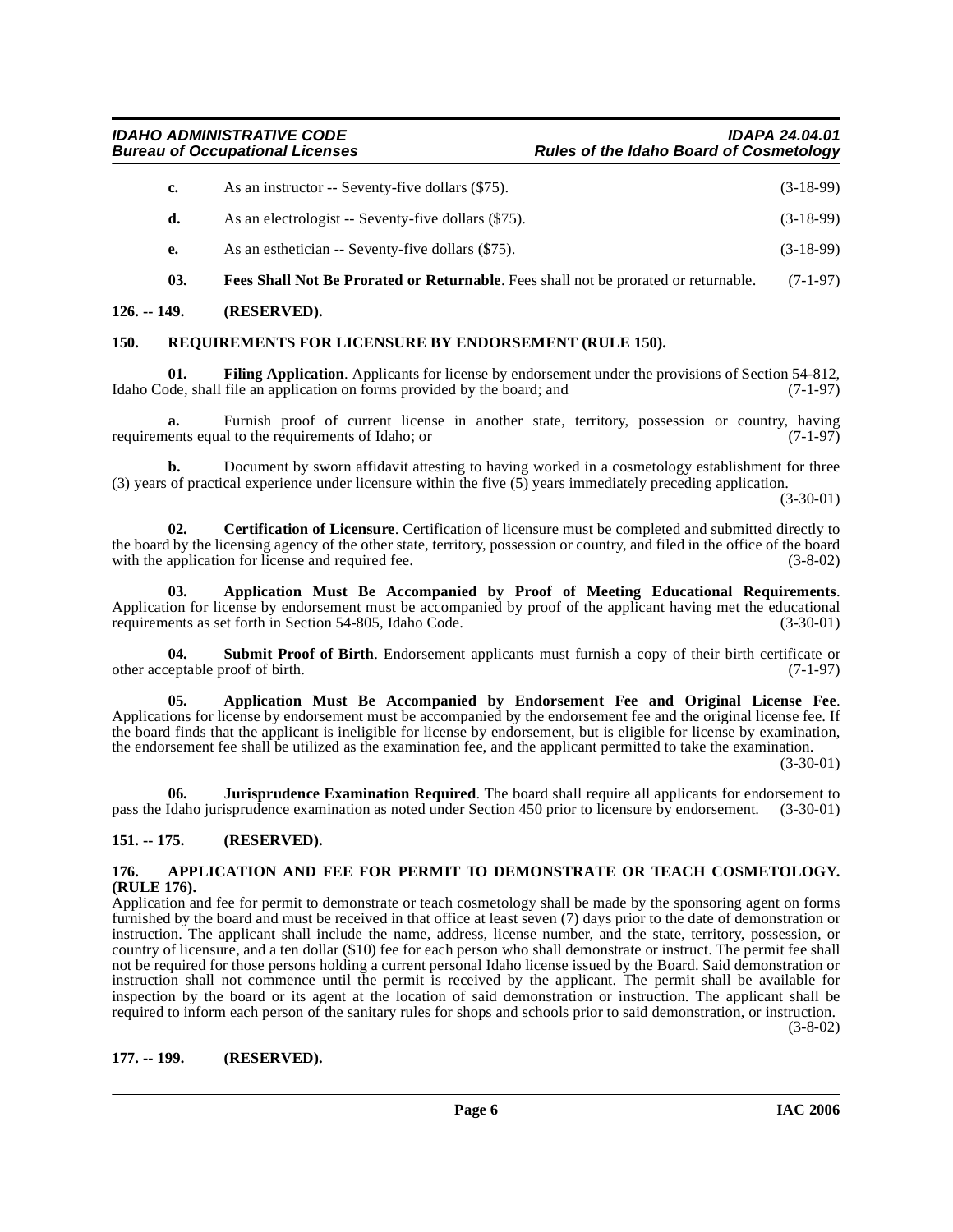#### <span id="page-6-4"></span><span id="page-6-0"></span>**200. APPLICATIONS (RULE 200).**

<span id="page-6-3"></span>**01. Application for License by Examination**. Application for license by examination shall be made on forms furnished by the board.  $(3-8-02)$ 

**a.** Applicant. Each applicant for licensure by examination shall be required to submit to the board an on and the required fees. (3-8-02) application and the required fees.

**b.** Records. The school or apprenticeship instructor shall submit the following directly to the board: (3-8-02)

| The record of instruction; | $(3-8-02)$ |
|----------------------------|------------|
|                            |            |

ii. A signed and notarized certificate of graduation; (3-8-02)

iii. Proof of the required high school education (pursuant to Section 54-805, Idaho Code) or nt; and (3-8-02) equivalent; and

<span id="page-6-5"></span>iv. Acceptable verification of applicants age upon registration as a student or apprentice. (3-8-02)

**02. Applications Must Be Complete to Be Accepted**. Applications shall not be considered complete pted until all required information, documents, and fees are received by the board. (3-8-02) and accepted until all required information, documents, and fees are received by the board.

#### <span id="page-6-10"></span>**03. Out of State Applicants**. (3-8-02)

**a.** Applicants not completing their instruction in Idaho and currently licensed in another state, territory, possession or country, must also document their other licensure and provide verification of practical experience, in addition to the required application and fees.

**b.** Applicants not currently licensed in another state, territory, possession or country must provide certified documentation of all instruction received. Records of instruction must be received by the board directly from the applicable regulatory agency or the facility that provided the instruction.

<span id="page-6-6"></span>**04. Deadline Date for Filing**. An application must be fully completed, in accordance with Rule 200, before an applicant is eligible for examination. The application and fees must be received by the board at least thirty (30) days prior to the date of examination. All other required records must be received by the board at least fourteen (14) days prior to the date of examination. Those applicants whose applications or fees or records are not received in accordance with the deadlines will be scheduled for the next subsequent examination. Those applicants who fail any portion of the examination on their first attempt may submit an application with the required fee for re-examination, and if said application and fee is received by the board office prior to the next scheduled examination, the thirty (30) day application deadline shall be waived. (3-8-02)

#### <span id="page-6-1"></span>**201. -- 249. (RESERVED).**

#### <span id="page-6-8"></span><span id="page-6-2"></span>**250. ESTABLISHING EQUIVALENCY IN LIEU OF THE REQUIRED HIGH SCHOOL EDUCATION (RULE 250).**

The Board will accept the following tests as being equivalent in lieu of the required high school education (pursuant to Section 54-805, Idaho Code). (3-30-01) to Section  $54-805$ , Idaho Code).

<span id="page-6-9"></span>**01.** GED Test. The General Educational Development (G.E.D.) Tests approved by the Department of Education, when an applicant receives an average cutting score of not less than forty-five  $(45)$ , with no category below a cutting score of forty  $(40)$ .  $(3-30-01)$ below a cutting score of forty  $(40)$ .

<span id="page-6-7"></span>**02. Equivalent Test**. Any test approved by the Department of Education to establish education equivalency shall be approved by the Board when an applicant receives a score approved by the Department of Education as meeting the equivalency requirement. (5-3-03) Education as meeting the equivalency requirement.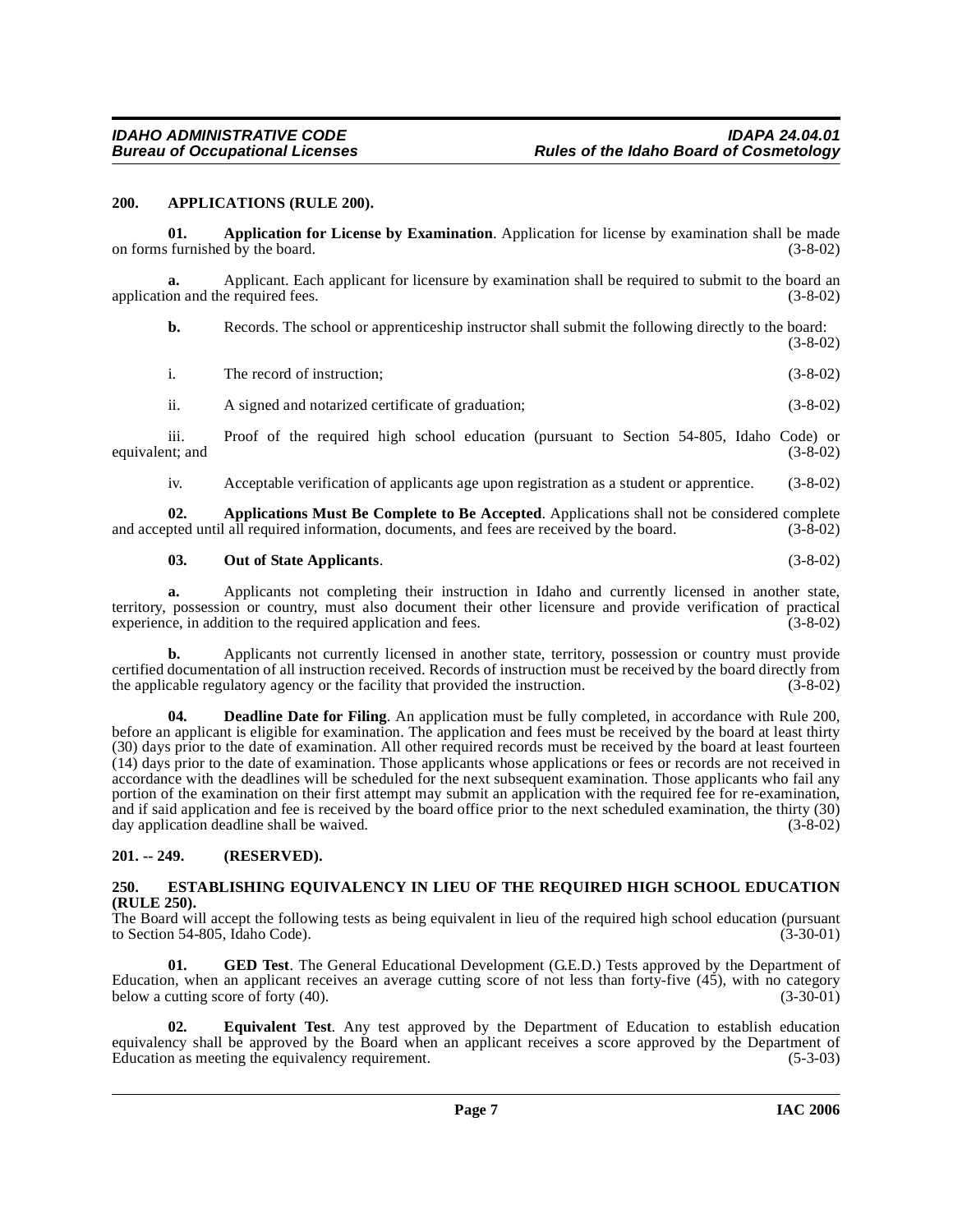#### <span id="page-7-0"></span>**251. -- 299. (RESERVED).**

#### <span id="page-7-5"></span><span id="page-7-1"></span>**300. LICENSURE AND OPERATION OF PRIMARY AND CONTIGUOUS ESTABLISHMENTS (RULE 300.)**

<span id="page-7-2"></span>**01. Applications**. Application for establishment license shall be made on forms furnished by the board. The fully completed application form, with the required fees, must be submitted to the board and a license issued prior to the opening or operation of any cosmetological establishment. (7-1-97)

**02. Primary Establishment License**. A primary establishment license may be issued and annually only under the following condition: (7-1-97) renewed only under the following condition:

<span id="page-7-6"></span>**a.** Compliance with Subsection 300.01; and  $(7-1-97)$ 

**b.** There is a clearly defined and designated working floor space of adequate dimension to allow the safe and sanitary practice of any one (1) or combination of defined practices of cosmetology for all individual stations that may be in operation in addition to any restroom and access areas; and  $(5-3-03)$ that may be in operation in addition to any restroom and access areas; and

There is an approved hot and cold running water source and drainage system that is available to any contiguous cosmetology establishment or barber shop that may exist; and must be within the perimeters of the licensed establishment and separate from the toilet facilities. (7-1-97) licensed establishment and separate from the toilet facilities.

**d.** The licensed area does not overlap any portion of a contiguous or other primary establishment designated area; and (7-1-97)

**e.** There is access to restroom facilities from within the building in which the primary establishment is located and which shall be accessible from the primary area and to all contiguous establishments. Said restroom facilities shall contain an approved hot and cold running water source and approved drainage system. Said water source shall be in addition to the work area facilities. (7-1-97) source shall be in addition to the work area facilities.

**f.** All primary areas shall be connected by an access area not less than three (3) feet wide and said hall not be part of any contiguous establishment's designated area. (7-1-97) access shall not be part of any contiguous establishment's designated area.

**03.** Contiguous Establishment License. A contiguous establishment license may be issued and renewed only under the following condition: (7-1-97) annually renewed only under the following condition:

<span id="page-7-4"></span>**a.** Compliance with Subsection 300.01; and (7-1-97)

**b.** The licensed area is contiguous to an area licensed as a primary cosmetology establishment or barber shop and which is accessible from the primary area by not less than a three (3) foot wide access area; and

(7-1-97)

**c.** The licensed area does not overlap any portion of a primary or other contiguous establishments' designated area. "Overlap" will not include the cooperative or joint use of "common areas" such as shampoo bowls, restrooms, entrance or reception areas or the like, which are physically located within the designated licensed area of the primary shop but which are not within the designated licensed area of any contiguous shop. As these common areas are within the designated area licensed by the primary establishment, the holder of the primary license will be responsible for any violations which occur there; and (7-1-97)

**d.** The licensed contiguous shop area shall provide adequate dimension to allow the safe and sanitary practice of any one (1) or combination of the defined practices of cosmetology for all individual stations that may be in operation; and (5-3-03)

**e.** There is access to restrooms from within the building. (7-1-97)

#### <span id="page-7-3"></span>**04. Businesses Other Than Cosmetological Establishments or Barber Shops**. Businesses other than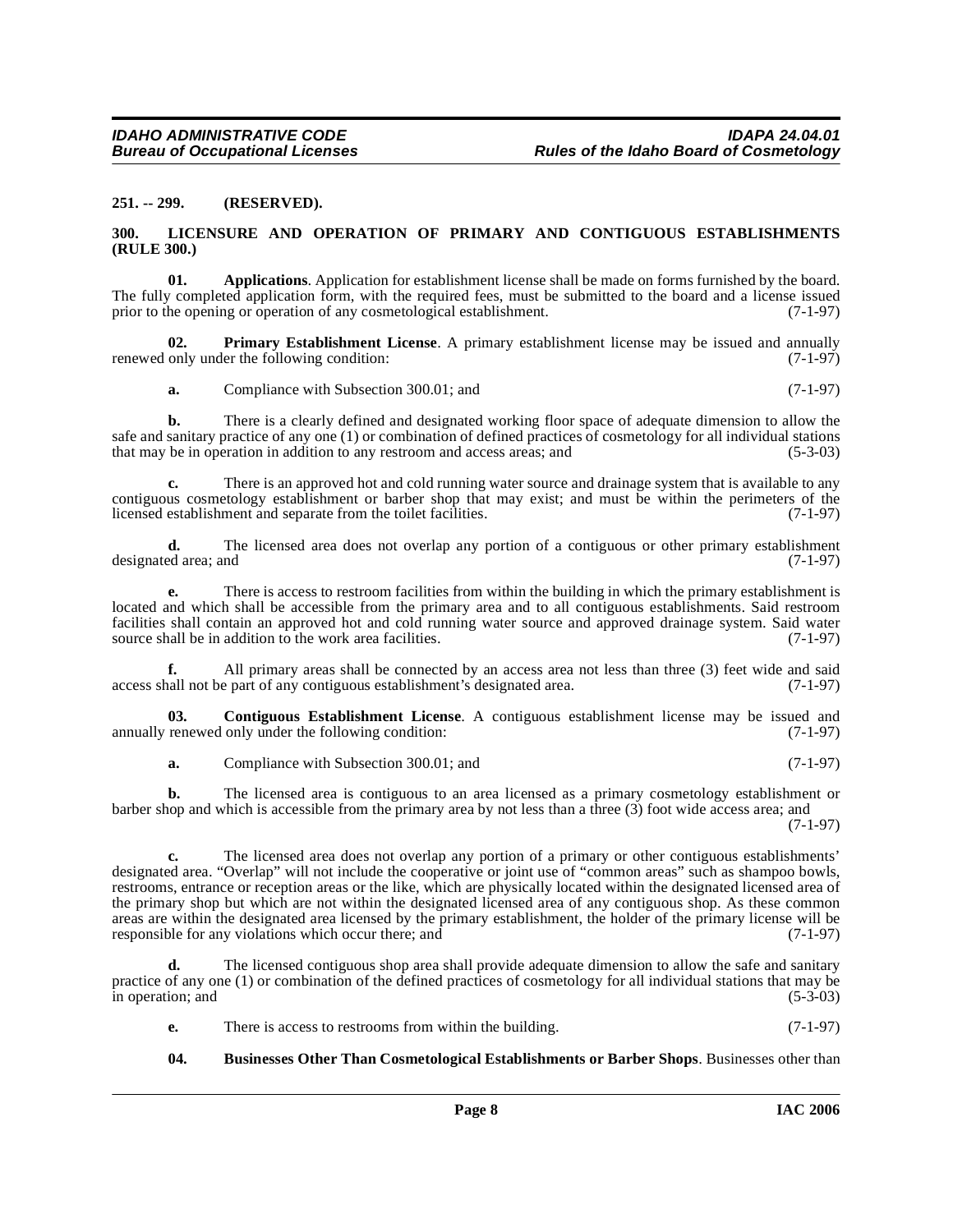cosmetological establishments or barber shops, and living quarters shall be separate and apart. Home establishments must provide a separate outside entrance directly into the establishment and substantial partitions or walls shall extend from the floor to not less than seven (7) feet high, separating the establishment from adjoining rooms used for business or domestic purposes. All doors to an establishment from adjacent rooms shall be closed. (7-1-97)

<span id="page-8-4"></span>**05. Adequate Toilet Facilities**. Adequate toilet facilities shall be conveniently located and accessible hin the building where the establishment is located. (7-1-97) from within the building where the establishment is located.

<span id="page-8-7"></span>**06. Conditions for Issuance**. No cosmetological establishment license may be issued which includes or overlaps all or any portion of an existing establishment license. (7-1-97)

#### <span id="page-8-8"></span><span id="page-8-0"></span>**301. COSMETOLOGICAL ESTABLISHMENT CHANGES IN - OWNERSHIP - LOCATION - LICENSURE REQUIREMENTS (RULE 301).**

<span id="page-8-6"></span>**01. Change of Ownership or Location**. Whenever a change of ownership or fixed location of an establishment occurs, an original license fee must be paid and compliance with all rules concerning a new establishment must be met, before a new license will be issued. In the event of the relocation of a contiguous establishment within the same primary establishment, an original license fee shall not be required provided the contiguous establishment is currently licensed at the time of the relocation. LICENSES ARE NOT TRANSFERABLE. TRANSFERABLE.

<span id="page-8-5"></span>**02. Board Must Be Informed of All Changes**. The board must be informed in writing of any and all changes of ownership and location of establishments.

<span id="page-8-9"></span>**03. Deletion of an Owner**. Deletion of an owner in a multiple ownership may be effected by filing a tatement with the board signed by the person withdrawing and/or the remaining owner(s). (7-1-97) written statement with the board signed by the person withdrawing and/or the remaining owner(s).

<span id="page-8-12"></span>**04. Transfer of Owner**. If the transfer involves change of corporate structure or deleting one (1) or more owners, a written notarized statement signed by all former owners as registered with the board shall be accepted. If the existing establishment license has expired, the procedure as set forth in Subsection 300.01 shall be followed. (7-1-97)  $f_{\text{followed.}}$  (7-1-97)

<span id="page-8-3"></span>**05. Addition of an Owner**. Addition of an owner to multiple ownership constitutes a change in ownership and the requirements for a new establishment apply. (7-1-97)

<span id="page-8-11"></span>**06. Supervision in an Establishment**. A properly licensed establishment must operate under proper supervision, refer to Section 54-803, Idaho Code.

**07.** Out of Business. Whenever any shop ceases operation at the licensed location, the owner(s) or ed agent of the shop shall notify the Board by submitting either: (5-3-03) authorized agent of the shop shall notify the Board by submitting either:

**a.** A signed letter advising that the shop is out of business; or (5-3-03)

**b.** The establishment license bearing the signature of the owner(s) or authorized agent and marked usiness. (5-3-03) out-of-business.

**08. License Status**. A new primary or contiguous establishment license will not be issued for any location that is currently licensed as an establishment at the time of application. (5-3-03)

#### <span id="page-8-1"></span>**302. -- 399. (RESERVED).**

#### <span id="page-8-10"></span><span id="page-8-2"></span>**400. REQUIREMENTS FOR LICENSURE BY EXAMINATION - GENERAL. (RULE 400).**

**01. Requirements**. Applicants for license by examination must complete an application (Refer to Rule 200) and file it with the board, along with a completed certificate of graduation submitted to the board by the school. (7-1-97)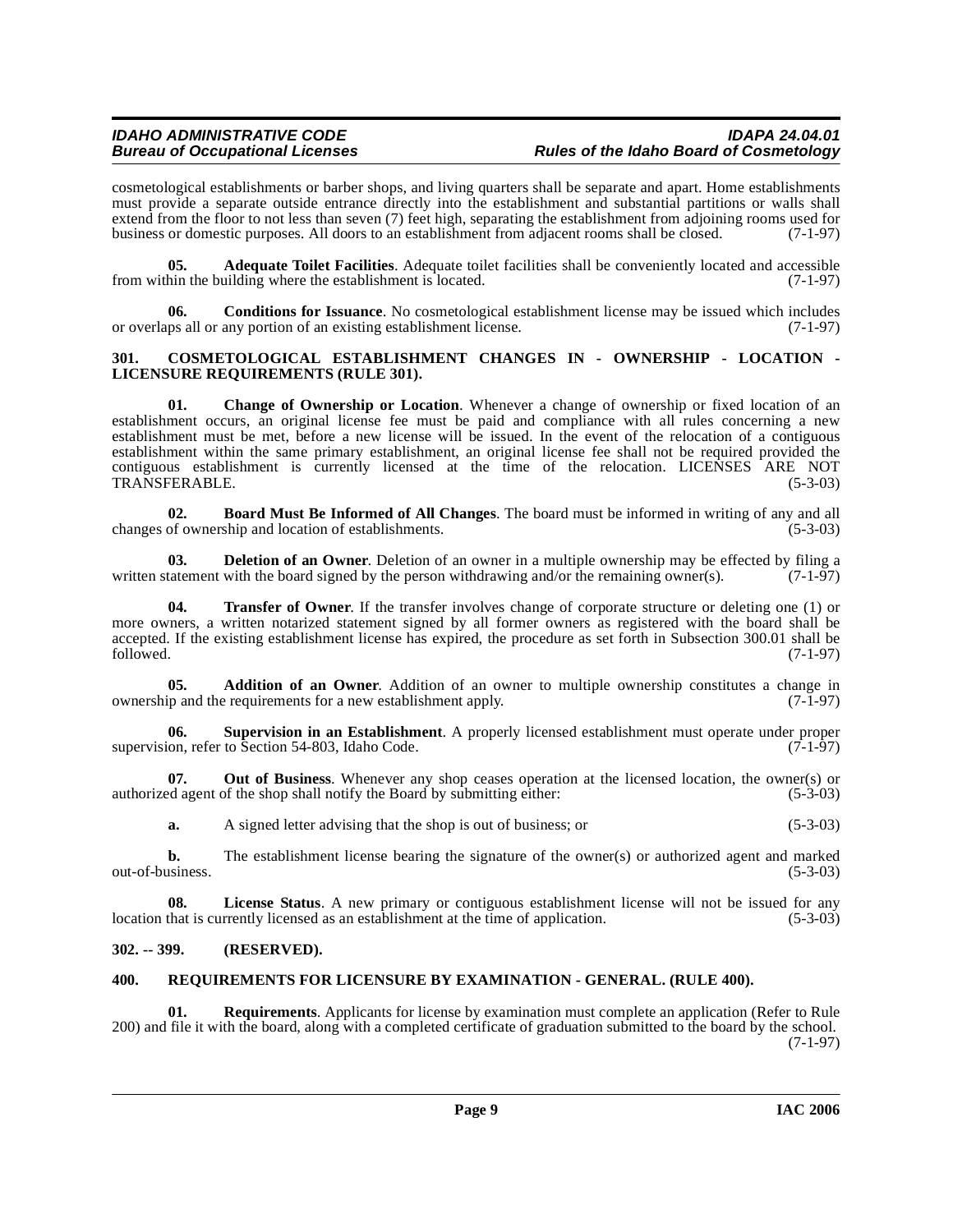<span id="page-9-16"></span>**02. If Applicant Is from Another State**. If applicant is from another state, territory, possession, or country, and is ineligible for license by endorsement, proof of having a current license in good standing and instruction equivalent to the foregoing requirements must be submitted to the board (Refer to Rule 200). (3-30-01)

#### <span id="page-9-5"></span><span id="page-9-0"></span>**401. COSMETOLOGY REQUIREMENTS FOR LICENSURE BY EXAMINATION. (RULE 401).**

<span id="page-9-12"></span>**01. Filing of Record of Instruction**. Applicant must file Record of Instruction covering: two thousand (2,000) hours of instruction as a student, or four thousand (4,000) hours of instruction as an apprentice.

(3-30-01)

**02.** Credit for Instruction. Credit for instruction as a student or apprentice will be given for each year cal experience under licensure in another state, territory, possession, or country as follows: (3-30-01) of practical experience under licensure in another state, territory, possession, or country as follows:

<span id="page-9-9"></span>**a.** Two hundred (200) hours as a student, or four hundred (400) hours as an apprentice. (3-30-01)

**b.** Credit will be allowed only on six (6) month experience increments. (7-1-97)

#### <span id="page-9-15"></span>**03. Hours Credit Toward Licensure**. (7-1-97)

**a.** A licensed nail technician shall be given credit of two hundred fifty (250) hours toward the required two thousand (2000) hours for a cosmetology course or five hundred (500) hours toward the required four thousand (4.000) hours as a cosmetology apprentice.  $(7-1-97)$  $(4,000)$  hours as a cosmetology apprentice.

**b.** A licensed esthetician shall be given credit of two hundred fifty (250) hours toward the required two thousand (2000) hours for a cosmetology course. (7-1-97)

**c.** A nail technician student (not licensed) may receive eighty percent (80%) of accumulated hours, ore than two hundred fifty (250) hours, as credit toward a student cosmetology course. (7-1-97) but no more than two hundred fifty (250) hours, as credit toward a student cosmetology course.

**d.** An esthetician student (not licensed) may receive eighty percent (80%) of accumulated hours, but than two hundred fifty (250) hours as credit toward a student cosmetology course. (7-1-97) no more than two hundred fifty (250) hours as credit toward a student cosmetology course.

#### <span id="page-9-1"></span>**402. -- 406. (RESERVED).**

#### <span id="page-9-10"></span><span id="page-9-2"></span>**407. ELECTROLOGY REQUIREMENTS FOR LICENSURE BY EXAMINATION (RULE 407).**

<span id="page-9-13"></span>**Filing of Record of Instruction**. Applicant must file Record of Instruction covering eight hundred (udent, or one thousand six hundred (1,600) hours as an apprentice. (3-30-01)  $(800)$  hours as a student, or one thousand six hundred  $(1,600)$  hours as an apprentice.

**02. Credit Given for Instruction**. Credit given for instruction will be eighty (80) hours as a student, or one hundred sixty (160) hours as an apprentice, for each year of practical experience under licensure in another state, territory, possession, or country. (3-30-01) territory, possession, or country.

<span id="page-9-14"></span><span id="page-9-8"></span><span id="page-9-6"></span>**03. Credit for Experience**. Credit for experience will be allowed only in full six (6) month increments. (7-1-99)

#### <span id="page-9-3"></span>**408. -- 412. (RESERVED).**

#### <span id="page-9-11"></span><span id="page-9-4"></span>**413. ESTHETICS REQUIREMENTS FOR LICENSURE BY EXAMINATION (RULE 413).**

**01. Filing of Record of Instruction**. Applicant must file Record of Instruction covering six hundred (600) hours as a student, or one thousand two hundred (1,200) hours as an apprentice. (3-8-02)

<span id="page-9-7"></span>**02.** Credit Given for Instruction. Credit given for instruction as a student will be sixty (60) hours as a student, or one hundred twenty (120) hours as an apprentice, for each year of practical experience under licensure in another state, territory, possession, or country. (3-8-02) another state, territory, possession, or country.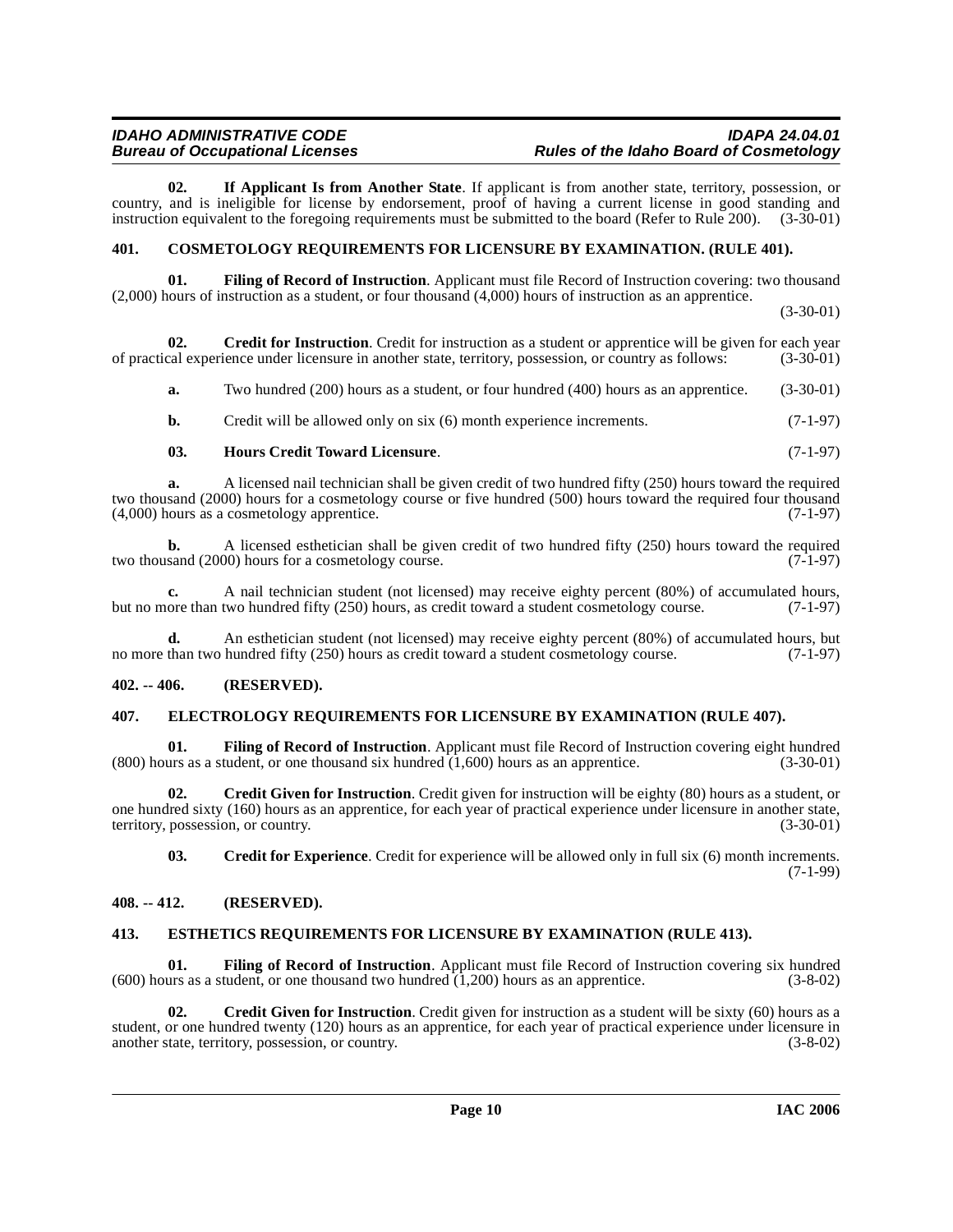<span id="page-10-10"></span>**03.** Six Month Allowance for Credit. Credit for experience will be allowed only in full six (6) month increments. (7-1-99) increments.  $(7-1-99)$ 

#### <span id="page-10-0"></span>**414. -- 418. (RESERVED).**

#### <span id="page-10-9"></span><span id="page-10-1"></span>**419. NAIL TECHNOLOGY REQUIREMENTS FOR LICENSURE BY EXAMINATION (RULE 419).**

<span id="page-10-7"></span>**01. Filing of Record of Instruction**. Applicant must file Record of Instruction covering four hundred (400) hours as a student, or eight hundred (800) as an apprentice. (3-8-02)

<span id="page-10-4"></span>**02. Credit Given for Instruction**. Credit given for instruction as a student will be forty (40) hours as a student, or eighty (80) hours as an apprentice, for each year of practical experience under licensure in another state, territory, possession or country. (3-8-02) territory, possession or country.

<span id="page-10-11"></span>**03.** Six Month Allowance for Credit. Credit will be allowed only on six (6) month experience increments. (7-1-97) increments. (7-1-97)

<span id="page-10-8"></span>**04. Hours Credit Toward Licensure**. One seventh (1/7) of cosmetology student training hours may be credited toward nail technology instruction requirements. (3-30-01)

#### <span id="page-10-2"></span>**420. -- 449. (RESERVED).**

#### <span id="page-10-6"></span><span id="page-10-3"></span>**450. EXAMINATIONS - GENERAL (RULE 450).**

<span id="page-10-12"></span><span id="page-10-5"></span>

|                       | Examination for licensure shall consist of both a practical and written examination for each of those disciplines<br>included in Chapter 8, Title 54, Idaho Code.      | $(5-3-03)$ |
|-----------------------|------------------------------------------------------------------------------------------------------------------------------------------------------------------------|------------|
| 01.                   | Dates and Places.                                                                                                                                                      | $(7-1-97)$ |
| a.                    | Examinations for licensure are to be held at the discretion of the board.                                                                                              | $(7-1-97)$ |
| b.                    | The dates and places of examination will be published annually.                                                                                                        | $(7-1-97)$ |
| 02.<br>jurisprudence. | <b>Written Examination.</b> The written examination consists of two (2) parts: theory and Idaho                                                                        | $(7-1-97)$ |
| a.                    | The Idaho jurisprudence examination will be a comprehensive written examination that will<br>include Chapter 8, Title 54, Idaho Code and these rules.                  | $(5-3-03)$ |
| b.                    | The theory examination will be the national examination provided by the National Interstate<br>Council of State Boards of Cosmetology (NIC).                           | $(5-3-03)$ |
| i.                    | The theory examination for cosmetology will include all phases of the art of cosmetology, hair<br>dressing, manicuring and pedicuring, facial massage, and sanitation. | $(5-3-03)$ |
| ii.                   | The theory examination for electrology will cover all phases of the art of electrology and sanitation.                                                                 | $(5-3-03)$ |
| <b>A 4 4</b>          | The theory exemination for estheties will cover all phases of the ert of skip ears and senitation                                                                      |            |

iii. The theory examination for esthetics will cover all phases of the art of skin care and sanitation. (5-3-03)

iv. The theory examination for nail technology will cover all phases of the art of manicuring, artificial nails, and sanitation. (5-3-03)

v. The theory examination for an instructor will cover all phases of the applicant's ability to teach logy, nail technology, esthetics or electrology, and sanitation. (5-3-03) cosmetology, nail technology, esthetics or electrology, and sanitation.

**03. The Practical Examination**. The practical examination will be the NIC examination specific to the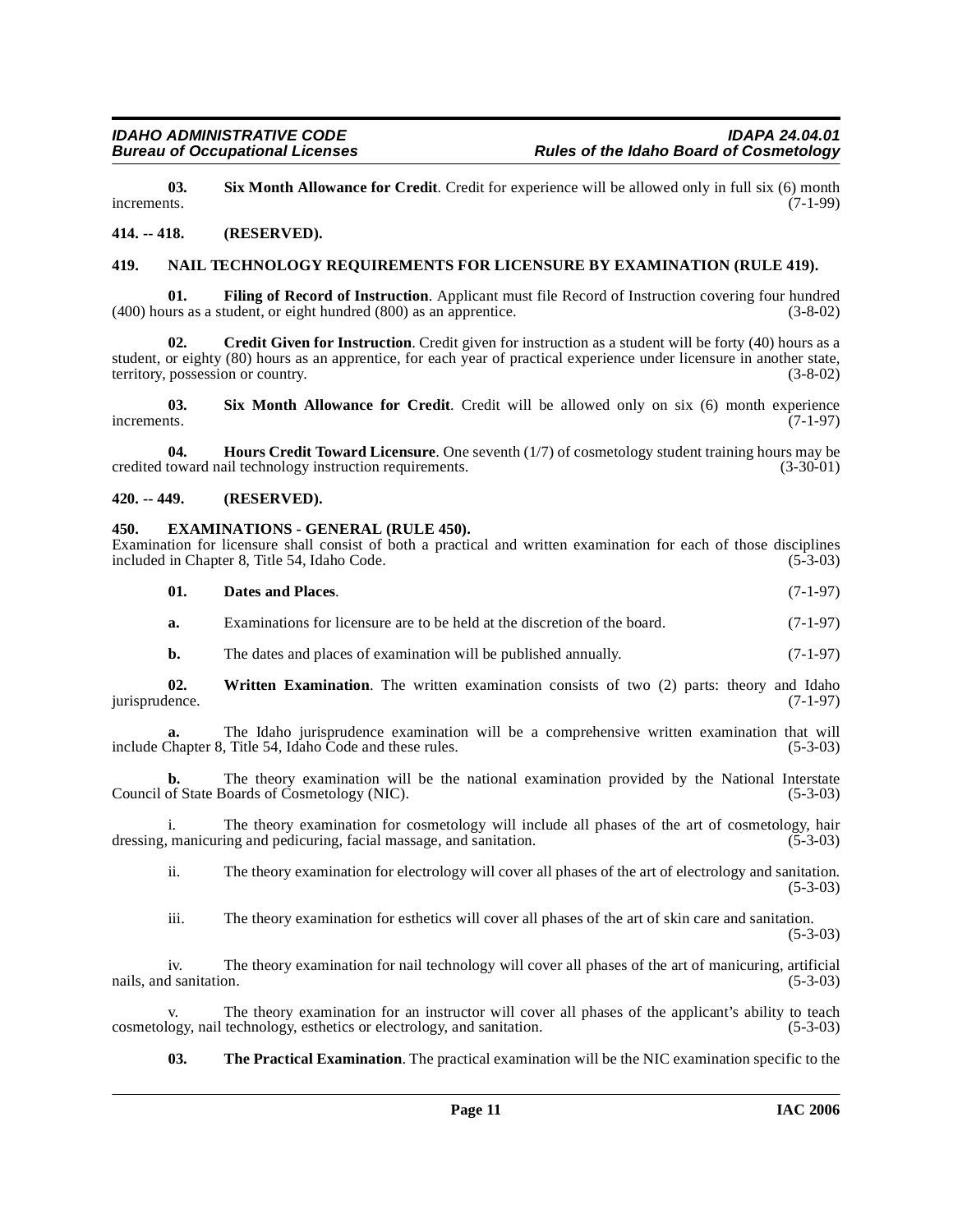discipline for which licensure is sought. (5-3-03)

**a.** Oral Test. As authorized by Section 54-810, Idaho Code, the examiners may direct questions to individual examinees during the course of the practical examination. (7-1-97)

**b.** Supplies. Each applicant is required to bring adequate supplies and materials for the practical tion. Detailed information will be provided upon notification of acceptance for examination. (7-1-97) examination. Detailed information will be provided upon notification of acceptance for examination.

#### <span id="page-11-3"></span>**04. Failure to Pass Examination**. (7-1-99)

**a.** The practical examination is failed when an applicant obtains an average score below seventy-five 75%). Reexamination shall consist of the entire examination. (7-1-98) percent (75%). Reexamination shall consist of the entire examination.

**b.** Written examination is failed when the applicant obtains a score of below seventy-five percent (75%) on the national theory examination or the Idaho jurisprudence examination. Reexamination shall consist of the written examination on the portion or portions failed. (7-1-97)

**05. Eligibility for Reexamination**. A new application must be filed with the board. The prescribed fee must accompany said application. (7-1-97)

<span id="page-11-2"></span>**a.** Additional instruction required to qualify for the practical reexamination shall be as follows: (5-3-03)

i. An applicant failing on the first practical examination attempt shall complete a full review of the proper practical procedures for those service applications in the discipline for which licensure is sought as outlined in Section 54-808(6), Idaho Code. The applicant must also sign an affidavit attesting to the completion of the review. The review and affidavit shall constitute proof of required additional instruction prior to the first reexamination only.  $(5-3-03)$ 

ii. An applicant failing the practical examination on a second attempt and all subsequent attempts, shall complete additional instruction of no less than twenty percent (20%) of the hours required for original examination. (5-3-03)  $\alpha$  examination. (5-3-03)

**b.** Additional instruction required to qualify for the written reexamination shall be as follows:

(5-3-03)

i. An applicant failing on the first written examination attempt in either the theory or Idaho jurisprudence examination shall complete a full review as applicable to the area or areas of failure, of either the proper theoretical procedures for the discipline and those service applications for which licensure is sought as outlined in Section 54-808(6), Idaho Code, or of the Idaho Laws and Rules governing the licensure and practice of those disciplines included in Chapter 8, Title 54, Idaho Code. The applicant must also sign an affidavit attesting to the completion of the review. The review and affidavit shall constitute proof of required additional instruction prior to the first reexamination only. (5-3-03) first reexamination only.

ii. An applicant failing either the theory examination or the Idaho jurisprudence examination on a second attempt and all subsequent attempts shall complete not less than forty (40) hours of additional instruction in theory or Idaho jurisprudence as is appropriate, in a curriculum approved by the board, in an Idaho licensed school, and comply with all other requirements for reexamination. (5-3-03)

<span id="page-11-5"></span>**07. Termination**. All application records in the bureau of applicants who have not qualified for reexamination within five (5) years of notification of failure in any examination under the Cosmetology Law will be terminated and destroyed. (7-1-97)

#### <span id="page-11-0"></span>**451. -- 474. (RESERVED).**

### <span id="page-11-4"></span><span id="page-11-1"></span>**475. MODELS FOR EXAMINATION (RULE 475).**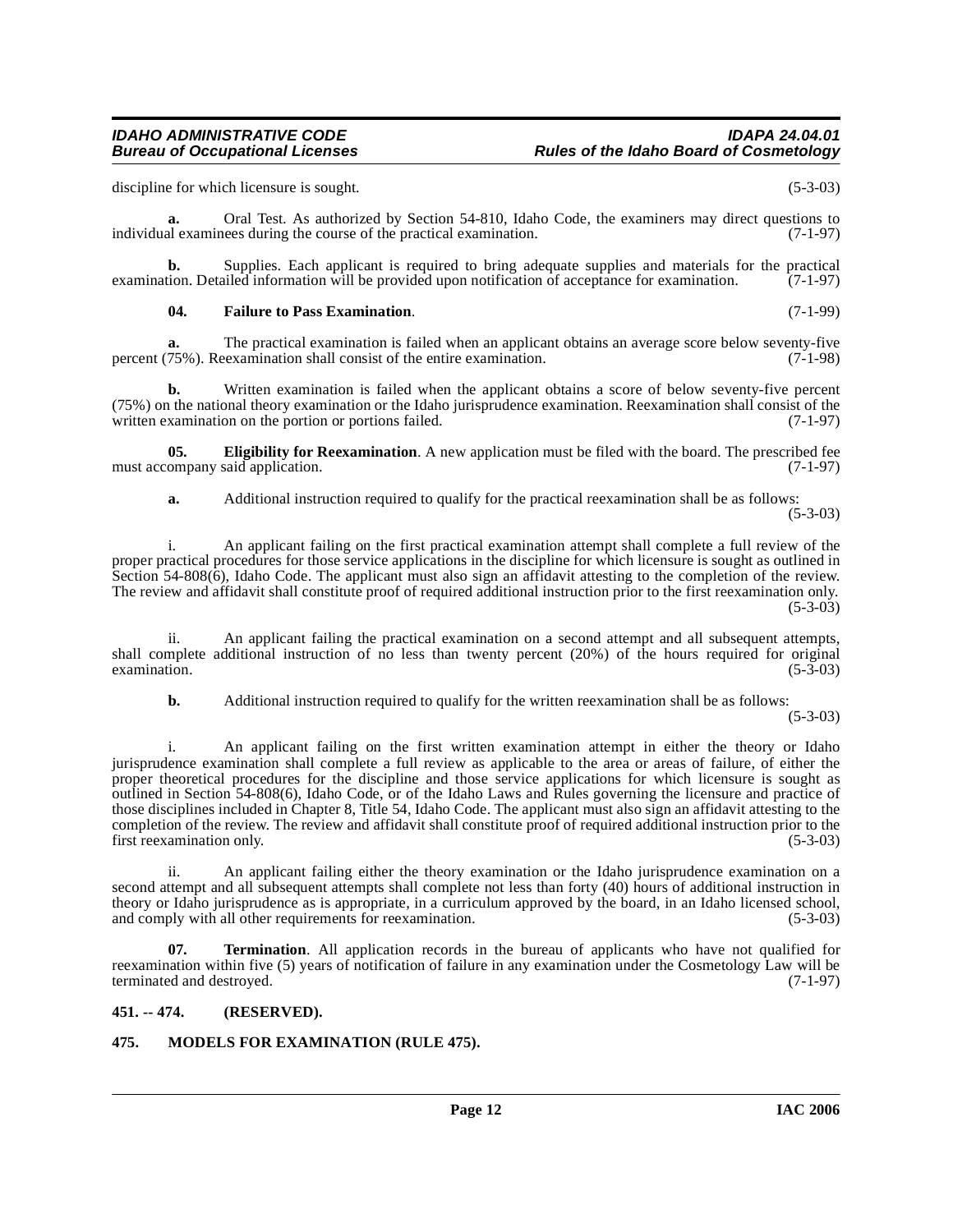<span id="page-12-11"></span>**01. Appropriate Model**. Applicants scheduled for an examination must bring an appropriate model. Models may be human or mannequin, depending upon the specific examination. If a mannequin is required, it must<br>be treated in all respects, the same as a live model. (7-1-97) be treated in all respects, the same as a live model.

**02. Models Must Not Be Students**. Models must not be students in any school or apprentice in any ment, nor licensed under the Cosmetology Law. (7-1-97) establishment, nor licensed under the Cosmetology Law.

<span id="page-12-20"></span><span id="page-12-19"></span><span id="page-12-14"></span>**03. Models Must Be Able to Remain Until Conclusion of the Examination**. (7-1-97)

**04.** Models Cannot Be Candidates. Models cannot be candidates for the examination who may be don another day. (7-1-97) examined on another day.

#### <span id="page-12-0"></span>**476. -- 478. (RESERVED).**

#### <span id="page-12-15"></span><span id="page-12-1"></span>**479. MODELS FOR THE COSMETOLOGY EXAMINATION (RULE 479).**

**01. Human Models**. Human models are mandatory for the facial portion of the cosmetology examination. (3-8-02) examination. (3-8-02)

**02. Mandatory Mannequins for Examination**. Except as set forth in Rule 479.01, mannequins and mannequin hands are mandatory for all portions of the cosmetology examination and must be treated in all respects, the same as a live model. (3-8-02) the same as a live model.

#### <span id="page-12-2"></span>**480. -- 482. (RESERVED).**

#### <span id="page-12-16"></span><span id="page-12-3"></span>**483. MODELS FOR THE ELECTROLOGY EXAMINATION (RULE 483).**

Hair removal will be demonstrated directly on the Examiners. (7-1-99)

<span id="page-12-4"></span>**484. -- 486. (RESERVED).**

#### <span id="page-12-5"></span>**487. MODELS FOR THE ESTHETICS EXAMINATION (RULE 487).**

<span id="page-12-17"></span><span id="page-12-12"></span>**01. Human Models for Skin Care**. Human models will be used for the skin care demonstration.

(7-1-97)

<span id="page-12-18"></span><span id="page-12-13"></span>**02. Human Models**. Human models must be people to whom makeup may be applied. (7-1-97)

#### <span id="page-12-6"></span>**488. -- 490. (RESERVED).**

### <span id="page-12-7"></span>**491. MODELS FOR THE NAIL TECHNOLOGY EXAMINATION (RULE 491).**

**01. Mannequin Hands for Manicure**. Mannequin hands are mandatory for all portions of the nail technology examination and must be treated in all respects, the same as a live model. (3-20-04)

#### <span id="page-12-8"></span>**492. -- 499. (RESERVED).**

#### <span id="page-12-21"></span><span id="page-12-9"></span>**500. RULES OF SCHOOLS OF COSMETOLOGY (RULE 500).**

Section 54-808, Idaho Code, provides for the rules of schools of cosmetology. Supplementing this section, the board adopts the following rules: (7-1-97) adopts the following rules:

<span id="page-12-10"></span>**01. Application Before Opening and Operating a School**. No school of cosmetology will be opened and/or operated until the board has issued its approval and a valid license has been received by the school. See Section 54-806, Idaho Code. Application for a school license shall be made on forms furnished by the board. The fully completed application to operate a school, with the required fee, shall be submitted to the board.  $(3$ fully completed application to operate a school, with the required fee, shall be submitted to the board.

**a.** As soon as practicable, upon receipt of said application, the board or its designated agent, will cause the school to be inspected. Based on this inspection, a recommendation for the issuance or rejection of a license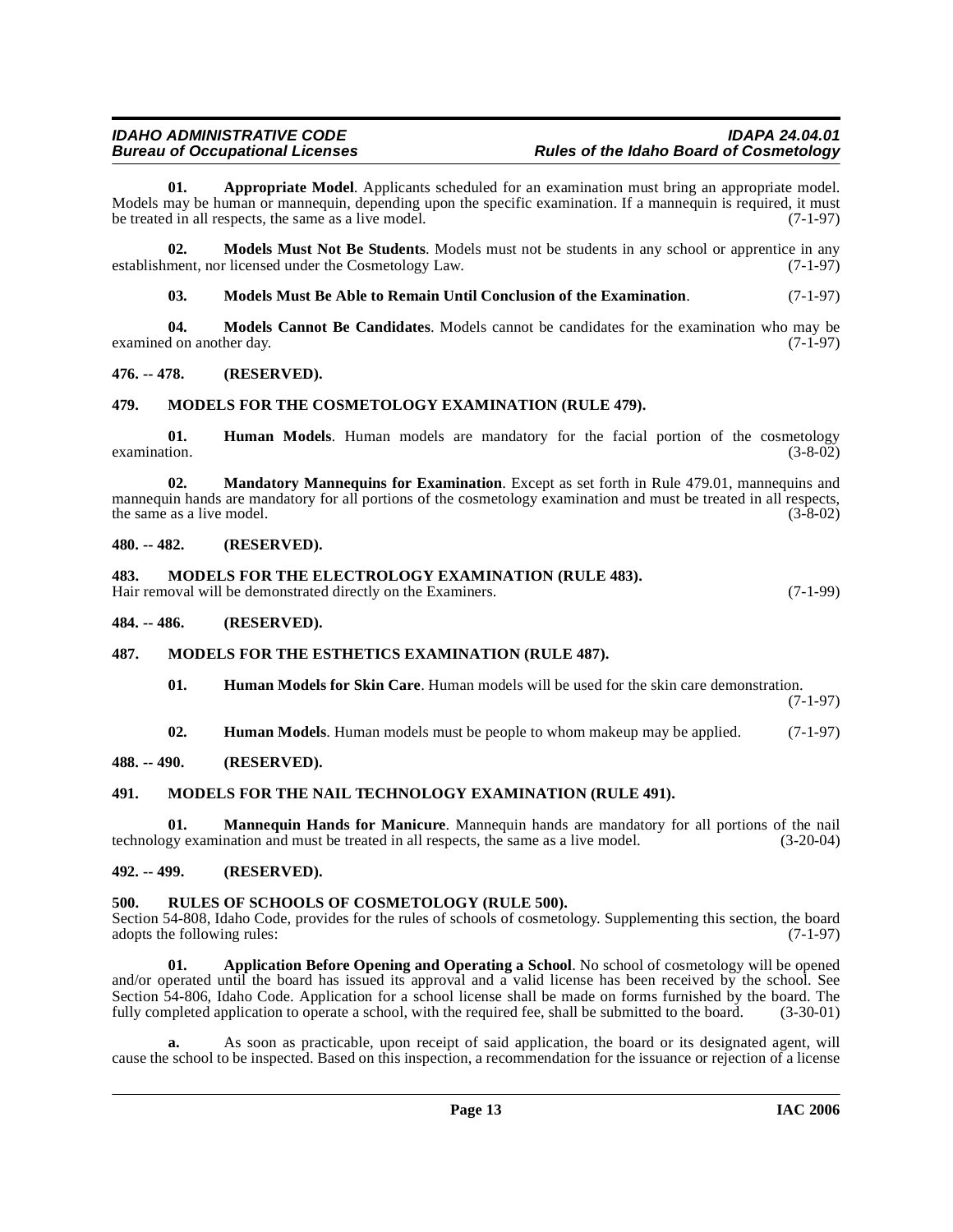will be made and a decision entered, within a reasonable time not to exceed thirty (30) days, after said application has been received. (7-1-97) been received. (7-1-97)

**b.** All new schools applying for license must have one thousand eight hundred (1,800) square feet of space. Schools approved to teach electrology refer to Rule 550. (7-1-99)

**c.** All new schools must be separated completely from establishments and have no connecting s. entrances. (3-30-01)

<span id="page-13-0"></span>**02. Adequate Space**. Schools provide adequate space for the number of students to be trained in said schools. An additional forty (40) square feet of floor space shall be provided in excess of the minimum one thousand eight hundred (1800) square feet required for each student enrolled over twenty (20) students. (7-1-97) eight hundred (1800) square feet required for each student enrolled over twenty (20) students.

<span id="page-13-1"></span>**03. Annual Review of Curriculum and Catalog**. Schools must provide a curriculum and catalog to the board. Schools must provide a curriculum and catalog to the board for review on an annual basis. Curricula must be submitted at the time of license renewal. If there are no changes in the curriculum or catalog during the previous year, the school may submit a letter of explanation to the board. (7-1-97) year, the school may submit a letter of explanation to the board.

<span id="page-13-2"></span>**04. Minimum Two Hundred Hours of Instruction**. Student cosmetologists. Student cosmetologists may not be permitted to render any clinical service to patrons until students have completed at least two hundred (200) hours of instruction, nor clinical services considered to be possibly harmful or detrimental to patrons, such as tints, hair-coloring, permanent waves and similar services, until the student has completed three hundred (300) hours of instruction. (7-1-97) of instruction.

<span id="page-13-4"></span>**05. Records Required**. Records required of schools of cosmetology: (7-1-97)

**a.** Schools shall maintain records for each student as established by schools' policy and procedures ill show daily attendance and academic grades of instructional progress. (3-30-01) which will show daily attendance and academic grades of instructional progress.

**b.** Progress records shall be signed and dated by the student and school official. A copy of the signed and dated monthly record shall be provided to the student. The school shall maintain the records for a period of two (2) years following completion or termination of the student instruction. These records are subject to inspection by the board at any time.

**c.** When a student's course of instruction at a school has been completed or terminated, the completed operations, and number of hours of instruction are to be recorded by the school on the Record of Instruction Form. This form is to be filed with the board by the school within sixty (60) days of the completion or termination of instruction, or a letter of explanation shall be filed with the board by the school as to why student's Record of Instruction is not being filed by the school. (3-30-01)

**d.** Schools shall maintain on the premises proof of student meeting education requirements. Schools must maintain proof of student having satisfactorily completed two (2) years of high school (tenth grade) or having equivalent education. If student is a high school graduate, schools may accept a photostatic copy of the high school diploma or transcript. A letter written on high school stationary, signed by an officer of the high school, may be accepted to verify student's satisfactory completion of the tenth grade and eligibility to commence the eleventh grade.  $(7-1-97)$ 

**e.** Proof of age must be submitted. Schools must maintain on their premises proof of students compliance with minimum age requirement. Acceptable proof of birth date will be a copy of the student's birth certificate, a passport, military identification, drivers license or other similar form of documentation. (7-1-9 certificate, a passport, military identification, drivers license or other similar form of documentation.

**f.** Schools shall have a written (published) attendance policy. When a school is determining student hours for their course of instruction, a school may define its attendance policy to include one hundred percent (100%) attendance for the course length or may allow excused absences for not more than ten percent (10%) of the course<br>length for satisfactory completion. (3-30-01) length for satisfactory completion.

<span id="page-13-3"></span>**06. Record of Instruction**. A record of the operations completed by each student shall be maintained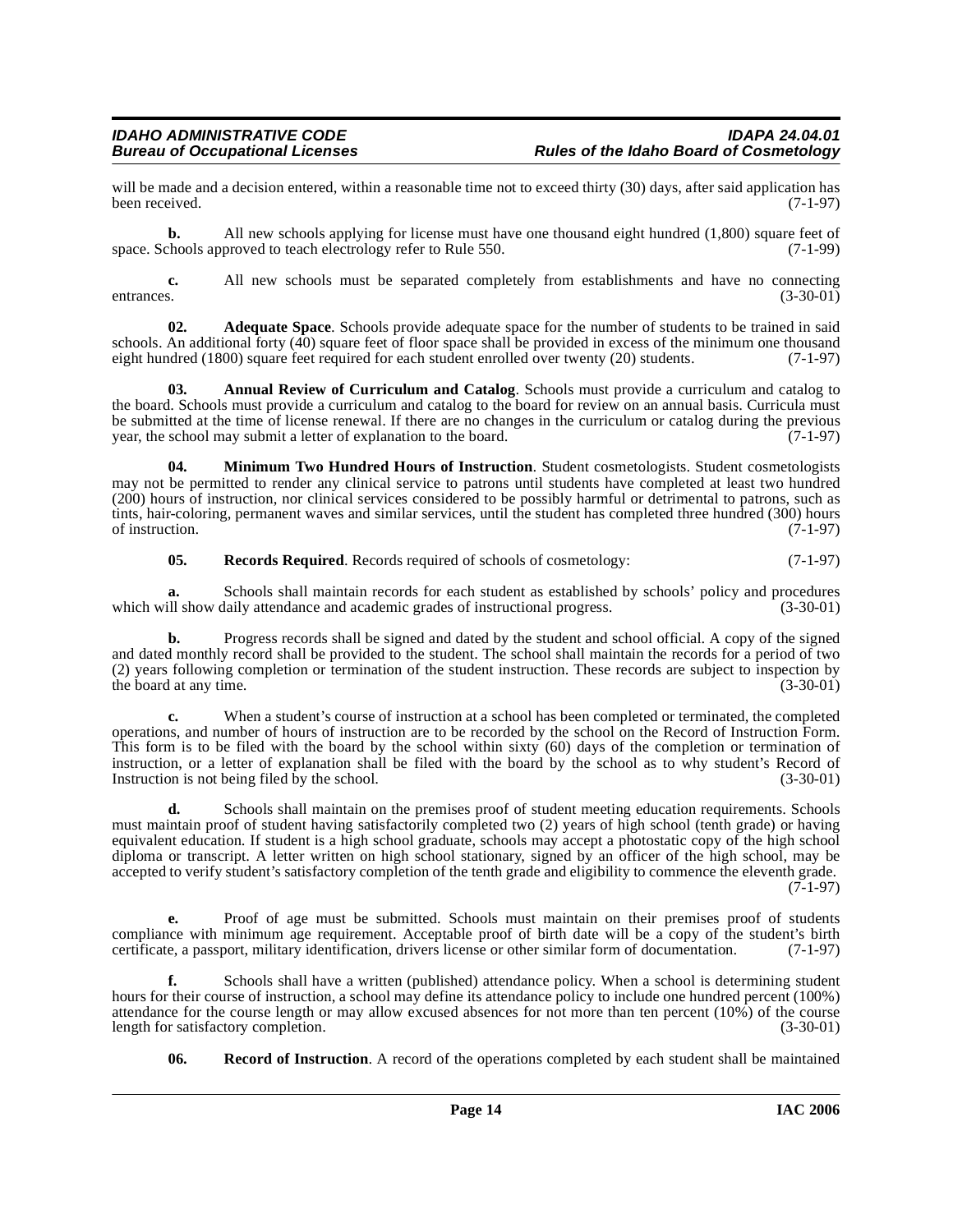and include the following: (3-30-01)  $(3-30-01)$ 

**a.** Creative hair styling which shall include hair styles, wet sets/styling, thermal styles, fingerwaving, (free styling: (3-30-01) braiding/free styling;

| b. | Scalp Treatments;                                                  | $(3-30-01)$ |
|----|--------------------------------------------------------------------|-------------|
| c. | Permanent Waves (All Methods);                                     | $(3-30-01)$ |
| d. | Haircutting/shaping which shall include scissor and razor/clipper; | $(3-30-01)$ |
| e. | Bleaching;                                                         | $(3-30-01)$ |
| f. | Tinting;                                                           | $(3-30-01)$ |
| g. | Semi Permanent/Temporary Color;                                    | $(3-30-01)$ |
| h. | Frosting/Hilites;                                                  | $(3-30-01)$ |
| i. | Facials which shall include plain, makeup and arches;              | $(3-30-01)$ |
| j. | Manicures which shall include plain and oil;                       | $(3-30-01)$ |
| k. | Pedicures; and                                                     | $(3-30-01)$ |
| 1. | Artificial Nails.                                                  | $(3-30-01)$ |

<span id="page-14-0"></span>**07. Discontinuance of School**. If a school discontinues to operate as a school, records of instruction covering all students attending said school at the time of discontinuance or prior thereto, must be filed in the office of the board. (7-1-97) the board.  $(7-1-97)$ 

<span id="page-14-1"></span>**08. Out-of-State Applicants**. Applicants who have received instruction in out-of-state schools and who wish to complete instruction in an Idaho school are required to file with the board prior to applying for examination a copy of the record of instruction from the out of state school(s). For purposes of this section, the record of instruction will be a statement which gives detailed information regarding operations and hours of instruction, and which is to be verified by the licensing agency or school(s) in the state in which the instruction was obtained.

(3-30-01)

<span id="page-14-3"></span>**09. Student Registration**. Schools are required to register all students with the board within five (5) days of beginning instruction (post office cancellation date will be accepted). Student registration fee must be submitted at time of registration. (3-30-01)

<span id="page-14-2"></span>**10. Outside School Activities**. Schools may allow a student credit for no more than thirty (30) hours per term for outside activities during the course of their instruction. These hours must be approved by the instructor. (3-30-01)

**11. Probation for New Students**. All students shall be required to serve a probationary period subsequent to registration with the Board in a school of cosmetology. Students must maintain acceptable attendance, satisfactory progress in their instruction, and/or pass an examination at the end of the probationary period. If the student can not maintain these requirements, a written certified notification by the school shall be submitted to the board and the students registration shall become void immediately with no refund of fees. (3-30-01) board and the students registration shall become void immediately with no refund of fees.

**a.** The probationary period for students in an approved program of less than an academic year of nine hundred (900) hours and/or less than fifteen (15) weeks shall be a minimum of five percent (5%) of course length.  $(3-30-01)$ 

**b.** The probationary period for students, in an approved program greater than an academic year of nine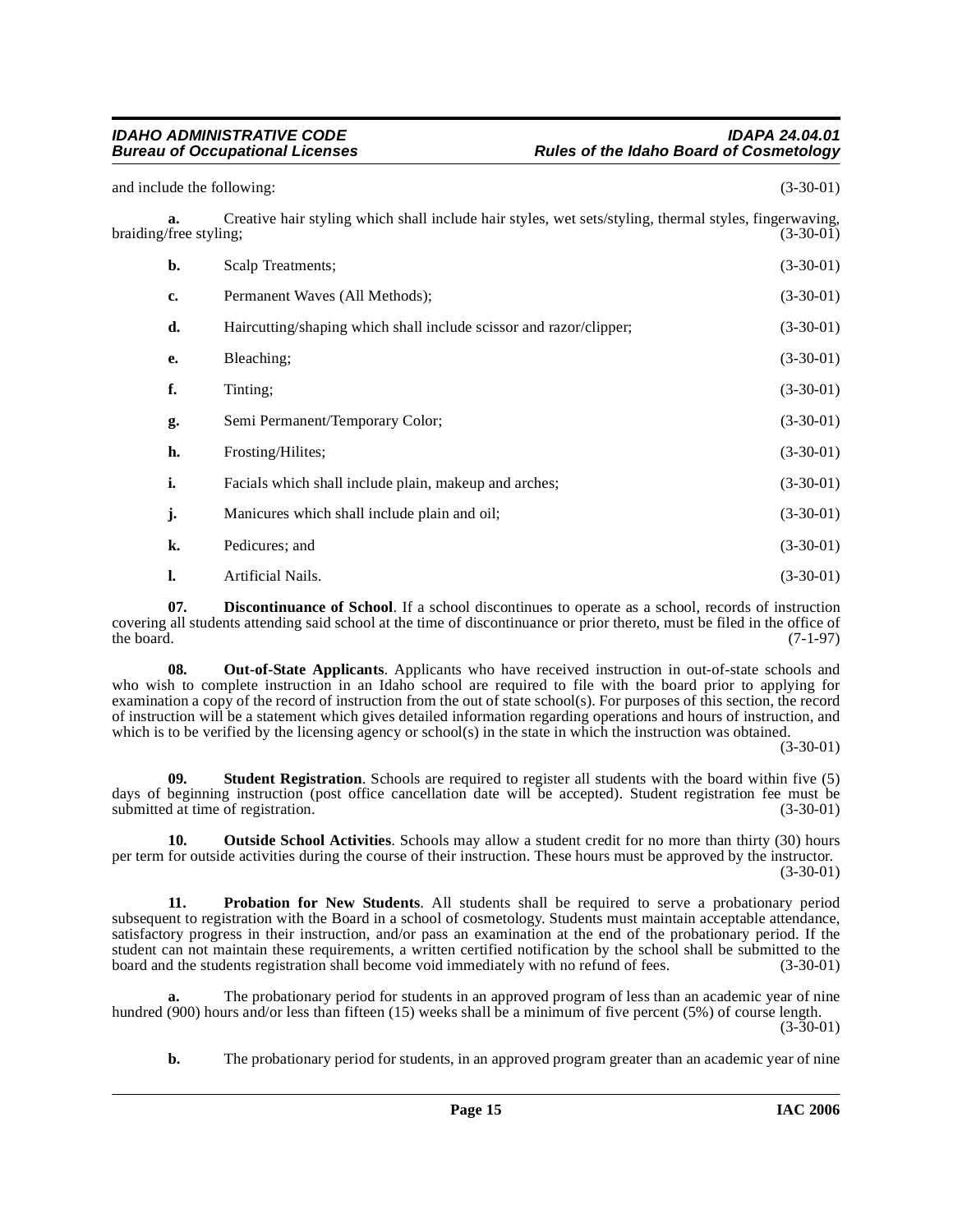hundred (900) hours and/or more than thirty (30) weeks shall be a minimum of ten percent (10%) of course length.  $(3-30-01)$ 

#### <span id="page-15-0"></span>**501. -- 539. (RESERVED).**

#### <span id="page-15-8"></span><span id="page-15-1"></span>**540. COSMETOLOGICAL SCHOOL CHANGES IN - OWNERSHIP - LOCATION - LICENSURE REQUIREMENTS (RULE 540).**

<span id="page-15-7"></span>**01. Change of Ownership or Location**. Whenever a change of ownership or location of a school occurs, an original registration fee must be paid and compliance with all rules concerning a new school met, before a new license will be issued. LICENSE IS NOT TRANSFERABLE. (7-1-97)

<span id="page-15-6"></span>**02. Board Must Be Informed of All Changes**. The board must be informed in writing of any and all changes of ownership of schools. (7-1-97)

<span id="page-15-9"></span>**03. Deletion of an Owner**. Deletion of an owner in a multiple ownership may be effected by filing a statement with the board signed by the person withdrawing and the remaining owner(s). This does not constitute a change in ownership of the school.  $(7-1-97)$ change in ownership of the school.

<span id="page-15-4"></span>**04. Addition of an Owner**. Addition of an owner to multiple ownership constitutes a change in ownership and the requirements for a new school apply. (7-1-97)

#### <span id="page-15-2"></span>**541. -- 549. (RESERVED).**

#### <span id="page-15-12"></span><span id="page-15-3"></span>**550. RULES FOR COSMETOLOGY SCHOOLS APPROVED TO TEACH ELECTROLOGY (RULE 550).**

Section 54-808 provides for the teaching of electrology in cosmetology schools. (3-20-04)

<span id="page-15-5"></span>**Board Approval**. The board may approve a school to teach electrology who makes application on forms provided by the board and who meets all the requirements set forth in the cosmetology law and these rules. Approval of curriculum must be submitted on a separate application. Approval may be suspended or terminated by the board for the school's failure to meet any one or more of the minimum requirements set forth in the cosmetology<br>(7-1-99) law and rules to teach electrology. law and rules to teach electrology.

<span id="page-15-10"></span>**02. Minimum Square Footage**. Schools provide a minimum of three hundred (300) square feet of ed floor space per six (6) students. designated floor space per six  $(6)$  students.

<span id="page-15-11"></span>**03. Required Equipment**. Each school shall have the following equipment, which is considered the minimum equipment necessary for the proper instruction of students. This amount of equipment is based on six (6) students. (7-1-97) students. (7-1-97)

|        | a.             | Work stations equal to seventy-five percent (75%) of total enrollment.                           | $(7-1-97)$ |
|--------|----------------|--------------------------------------------------------------------------------------------------|------------|
| Blend. | $\mathbf{b}$ . | Two (2) brands of machines (one (1) with three (3) method capability) Galvanic, Thermolysis, and | $(7-1-97)$ |
|        | c.             | Two (2) treatment tables and adjustable technician chairs.                                       | $(7-1-97)$ |
|        | d.             | Two (2) swing arm lamps with magnifying lens.                                                    | $(7-1-97)$ |
|        | е.             | Two (2) magnifying glasses.                                                                      | $(7-1-97)$ |
|        | f.             | Tweezers.                                                                                        | $(7-1-97)$ |
|        | g.             | One (1) basin with approved water source.                                                        | $(7-1-97)$ |
|        | h.             | Necessary sanitation equipment for implements.                                                   | $(7-1-97)$ |
|        |                |                                                                                                  |            |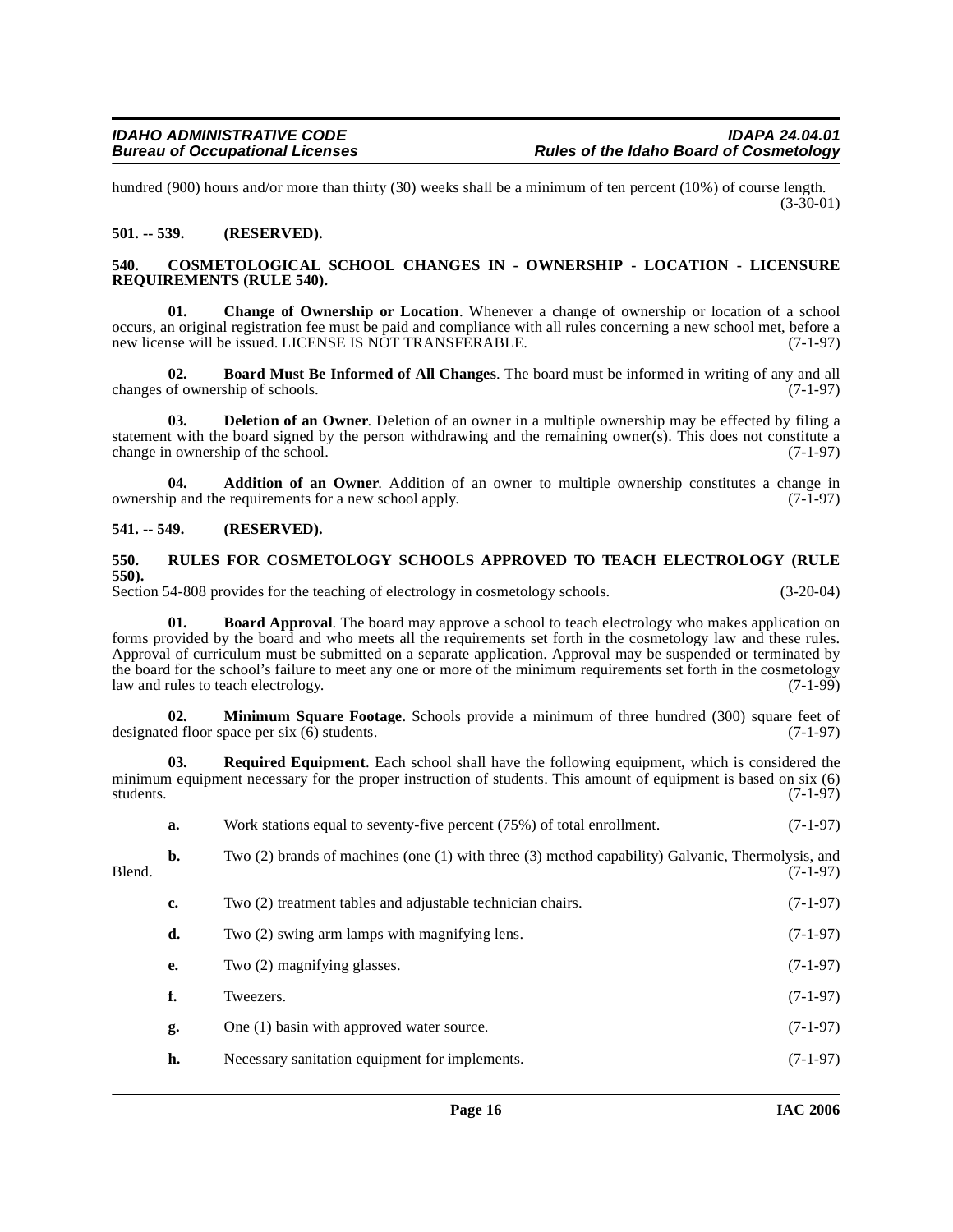<span id="page-16-4"></span><span id="page-16-3"></span>**i.** Closed storage cabinet. (7-1-97)

**04. Kit**. Each student to be issued a basic kit containing: two (2) tweezers, disposable probes, eye shields, disposable gloves, before treatment solution, after treatment lotion, hair pins or clippies, one (1) sharps container. (7-1-99) container. (7-1-99)

**05. Electrologist Instructor/Student Ratio**. Schools have at least one (1) licensed electrologist r for every six (6) students or portion thereof, being trained therein. (7-1-99) instructor for every six  $(6)$  students or portion thereof, being trained therein.

<span id="page-16-6"></span>**06.** Records Required. Records required of cosmetology schools approved to teach electrology shall ained in accordance with the records required for schools of cosmetology. (3-30-01) be maintained in accordance with the records required for schools of cosmetology.

**07. Record of Instruction**. A record of all operations completed by each student shall be maintained and include the following: (3-30-01) (3-30-01)

<span id="page-16-5"></span>**a.** Permanent Removal of Hair (Electrology). (7-1-97)

i. Bacteriology, sanitation and sterilization, safety precautions, anatomy, and physiology. (3-30-01)

ii. Electricity which shall include the nature of electrical current, principles of operating electrical and the various safety precautions used when operating electrical equipment. (3-30-01) devices and the various safety precautions used when operating electrical equipment.

iii. Electrolysis which shall include the use and study of galvanic current. (3-30-01)

iv. Thermolysis which shall include the use and study of high frequency current automatic and manual. (3-30-01)

v. A combination of high frequency and galvanic currents. (3-30-01)

vi. The study and cause of hypertrichosis. (3-30-01)

**b.** Students may not render any clinical services to patrons until completing at least eighty (80) hours of instruction in electrology. (7-1-99)

#### <span id="page-16-0"></span>**551. -- 559. (RESERVED).**

#### <span id="page-16-8"></span><span id="page-16-1"></span>**560. RULES FOR COSMETOLOGY SCHOOLS TEACHING ESTHETICS (RULE 560).**

Section 54-808, Idaho Code, provides for the teaching of esthetics in cosmetology schools. (3-20-04)

<span id="page-16-2"></span>**01. Board Approval**. The board may approve a school to teach esthetics who makes application on forms provided by the board and who meets all the requirements set forth in the cosmetology law and these rules. Approval of curriculum must be submitted on a separate application. Approval may be suspended or terminated by the board for the school's failure to meet any one or more of the minimum requirements set forth in the cosmetology<br>law and rules to teach esthetics. (7-1-97) law and rules to teach esthetics.

<span id="page-16-7"></span>**02. Records Required**. Records required of schools teaching esthetics shall be maintained in accordance with the records required for schools of cosmetology. (3-30-01)

**a.** Students may not render any clinical services to patrons until completing at least sixty (60) hours of on in esthetics. (7-1-97) instruction in esthetics.

**b.** The recorded operations completed by each student shall be maintained and include the following: (3-30-01)

i. Massage and Manipulation application of lotions, creams, etc. (3-30-01)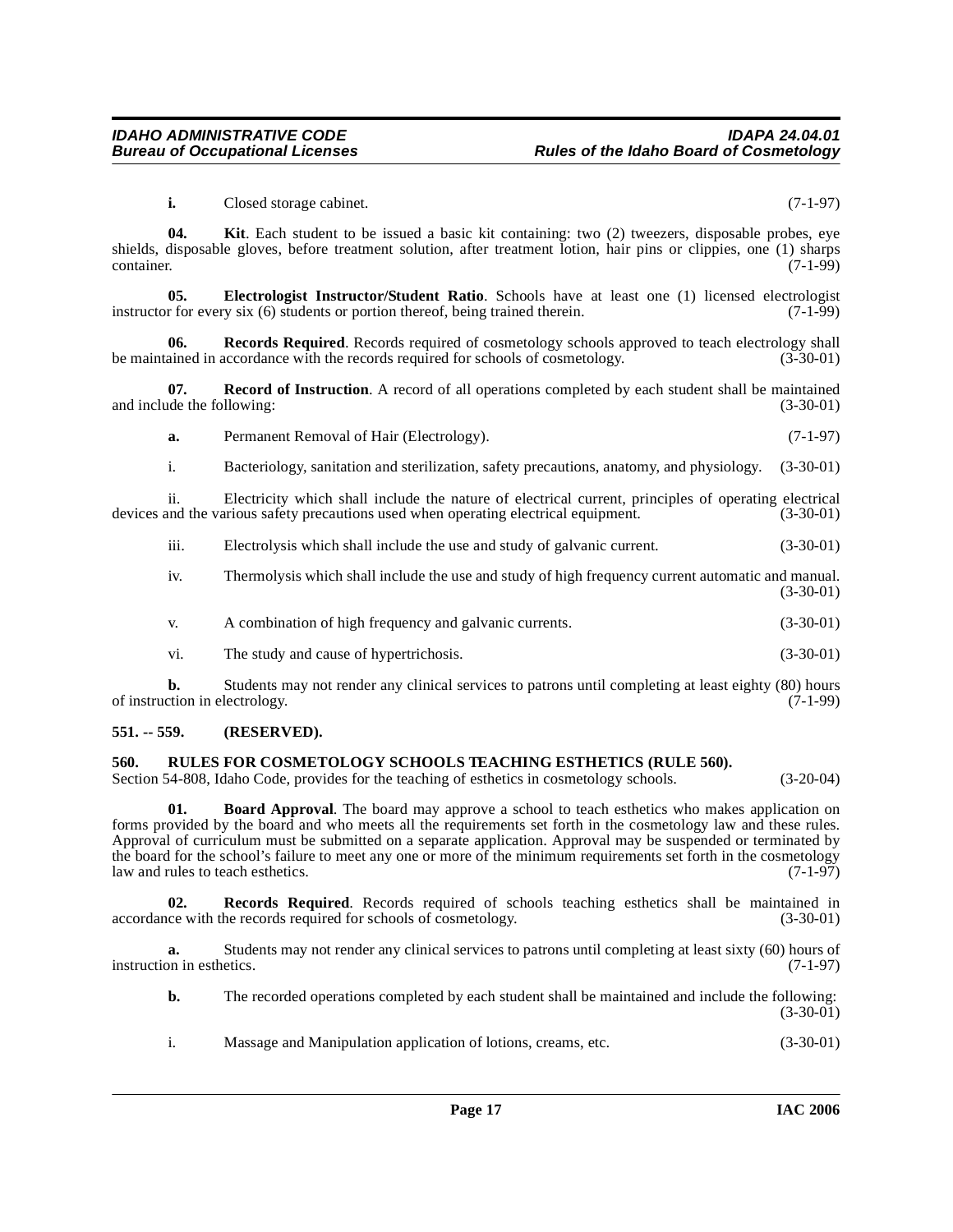## **IDAHO ADMINISTRATIVE CODE IDAPA 24.04.01**

## ii. Cosmetics.  $(3-30-01)$ iii. Machine Application: use of mechanical or electrical equipment. (3-30-01) iv. Bacteriology, Sanitation and sterilization, safety precautions, anatomy and physiology. (3-30-01) v. Eyebrow arch and hair removal. (3-30-01)

**Rules of the Idaho Board of Cosmetology** 

### <span id="page-17-0"></span>**561. -- 569. (RESERVED).**

## <span id="page-17-9"></span><span id="page-17-1"></span>**570.** RULES FOR COSMETOLOGY SCHOOLS TEACHING NAIL TECHNOLOGY (RULE 570). Section 54-808, Idaho Code, provides for the teaching of nail technology in cosmetology schools. (3-20-04)

Section 54-808, Idaho Code, provides for the teaching of nail technology in cosmetology schools.

<span id="page-17-4"></span>**01. Board Approval**. The board may approve a school to teach nail technology who makes application on forms provided by the board and who meets all the requirements set forth in the cosmetology law and these rules. Approval of curriculum must be submitted on a separate application. Approval may be suspended or terminated by the board for the school's failure to meet any one or more of the minimum requirements set forth in the cosmetology<br>law and rules to teach nail technology. (7-1-97) law and rules to teach nail technology.

#### <span id="page-17-7"></span>**02. Records Required**. (7-1-97)

**a.** Records required of schools teaching nail technology shall be maintained in accordance with the equired for schools of cosmetology. (3-30-01) records required for schools of cosmetology.

**b.** Students may not render any clinical services to patrons until the student has completed at least forty (40) hours of instruction. All work done on patrons must be completed by students and supervised by instructors. (7-1-97) instructors. (7-1-97)

**03.** Record of Training. A record of operations completed by each student shall be maintained of the following: (3-30-01) following: (3-30-01)

<span id="page-17-6"></span>

| а. | Form nails:          | $(3-30-01)$ |
|----|----------------------|-------------|
| b. | Finished tips;       | $(3-30-01)$ |
| c. | Wraps and mends; and | $(3-30-01)$ |

**d.** Basic manicures and pedicures. (3-30-01)

#### <span id="page-17-2"></span>**571. -- 599. (RESERVED).**

#### <span id="page-17-3"></span>**600. INSTRUCTOR RULES (RULE 600).**

#### <span id="page-17-8"></span><span id="page-17-5"></span>**01. Requirements for Instructor License**. (7-1-97)

**a.** Application for an instructor license shall be made on forms furnished by the board and accompanied with the required fees. (7-1-97)

**b.** Section 54-805(2)(8), Idaho Code, provides for twelve (12) semester college credit hours or equivalent, as approved by the board, or successful completion of the examination required by board rules. Credit hours must be obtained from the Education Department, Speech Communications Department or from the Psychology/Sociology Department and other credit at the discretion of the Board. (7-1-97)

| Equivalent:<br>$c_{\bullet}$ | $(7-1-97)$ |
|------------------------------|------------|
|------------------------------|------------|

i. Teaching seminars directed to cosmetology, nail technology, esthetics, or electrology must be approved by the board. Fourteen (14) clock hours is equivalent to one (1) semester college credit hour in an approved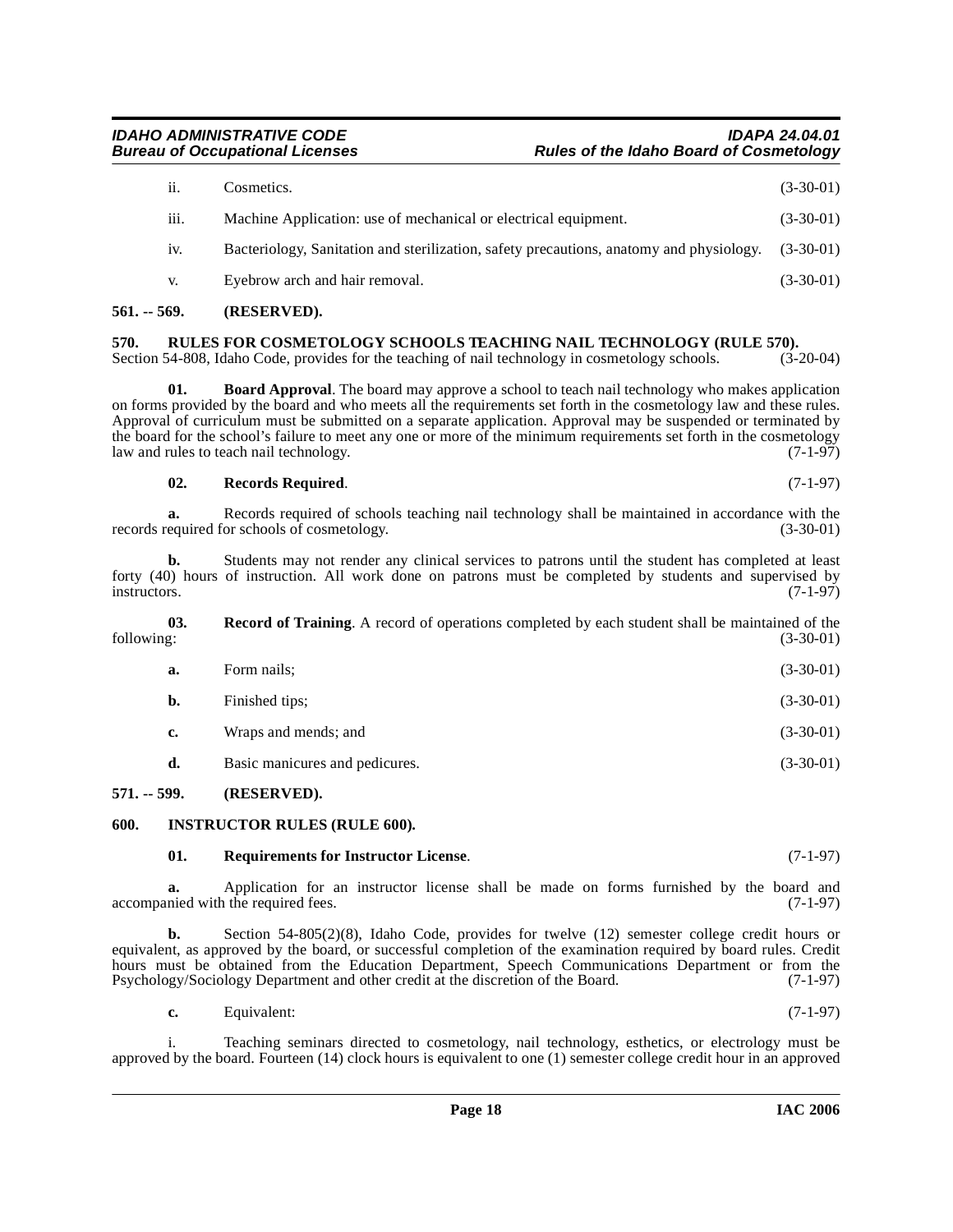seminar. Verification of satisfactory completion must be submitted to the board for their approval. (3-30-01)

ii. Verified satisfactory teaching as a qualified instructor from another state three (3) of the previous five (5) years immediately prior to application. (7-1-97)

**d.** Experience Requirements for Instructor Applicant (Reference Section 54-805(2)(8), Idaho Code). Five (5) years experience is deemed "immediately preceding" if obtained during the seven (7) year period immediately preceding application for licensure. (7-1-97)

**e.** An electrologist with fewer than five (5) years' experience as a licensed electrologist must complete three (3) months, five hundred (500) hours of teacher's instruction in a cosmetology school approved to teach electrology as set forth in Subsection 550.08. (3-30-01)

<span id="page-18-5"></span><span id="page-18-0"></span>**02. Examination Dates and Places**. The dates and places of examination are subject to change. (3-30-01)

**03. Termination**. All application records in the bureau of applicants who have not qualified for reexamination within five (5) years of notification of failure in any examination under the Cosmetology Law will be terminated and destroyed. (7-1-97)

**04. Instructor Reexamination**. To be eligible for reexamination, an applicant who fails any portion of the examination on a second attempt and all subsequent attempts, must obtain two hundred (200) hours additional<br>instruction in a school of cosmetology, nail technology, esthetics, or electrology as a student instructor. (5 instruction in a school of cosmetology, nail technology, esthetics, or electrology as a student instructor.

#### <span id="page-18-3"></span><span id="page-18-1"></span>**05.** Requirements for Student Instructor. (7-1-97)

**a.** A student instructor shall file an application on forms provided by the board before beginning on and shall at all times be under the direct supervision of a licensed instructor. (3-30-01) instruction and shall at all times be under the direct supervision of a licensed instructor.

**b.** The time spent as a student instructor to meet instructor licensure requirements will not be credited ars experience required for an instructor license. (7-1-97) to the years experience required for an instructor license.

<span id="page-18-4"></span>**c.** One (1) year experience may be obtained within a school upon completion of instructor instruction. (3-30-01)

**d.** Six (6) months is considered to be one thousand  $(1,000)$  hours of instruction. Three (3) months is ed to be five hundred (500) hours of instruction. considered to be five hundred (500) hours of instruction.

**06.** Student Registration. Schools are required to register all students with the board prior to g any instruction. Student registration fee must be submitted at time of registration. (7-1-97) providing any instruction. Student registration fee must be submitted at time of registration.

**07. Records Required**. Records required of schools teaching student instructors shall be maintained in accordance with the records required for schools of cosmetology. (3-30-01)

**08.** Record of Instruction. Records of the operations completed by each student shall be maintained of wing:<br>(3-30-01) the following:

<span id="page-18-2"></span>

| a. | Lesson Planning.               | $(3-30-01)$ |
|----|--------------------------------|-------------|
| b. | Audio Visual Aid Preparation.  | $(3-30-01)$ |
| c. | Theory Class.                  | $(3-30-01)$ |
| d. | Practical Demonstrations.      | $(3-30-01)$ |
| e. | Testing and Evaluation Theory. | $(3-30-01)$ |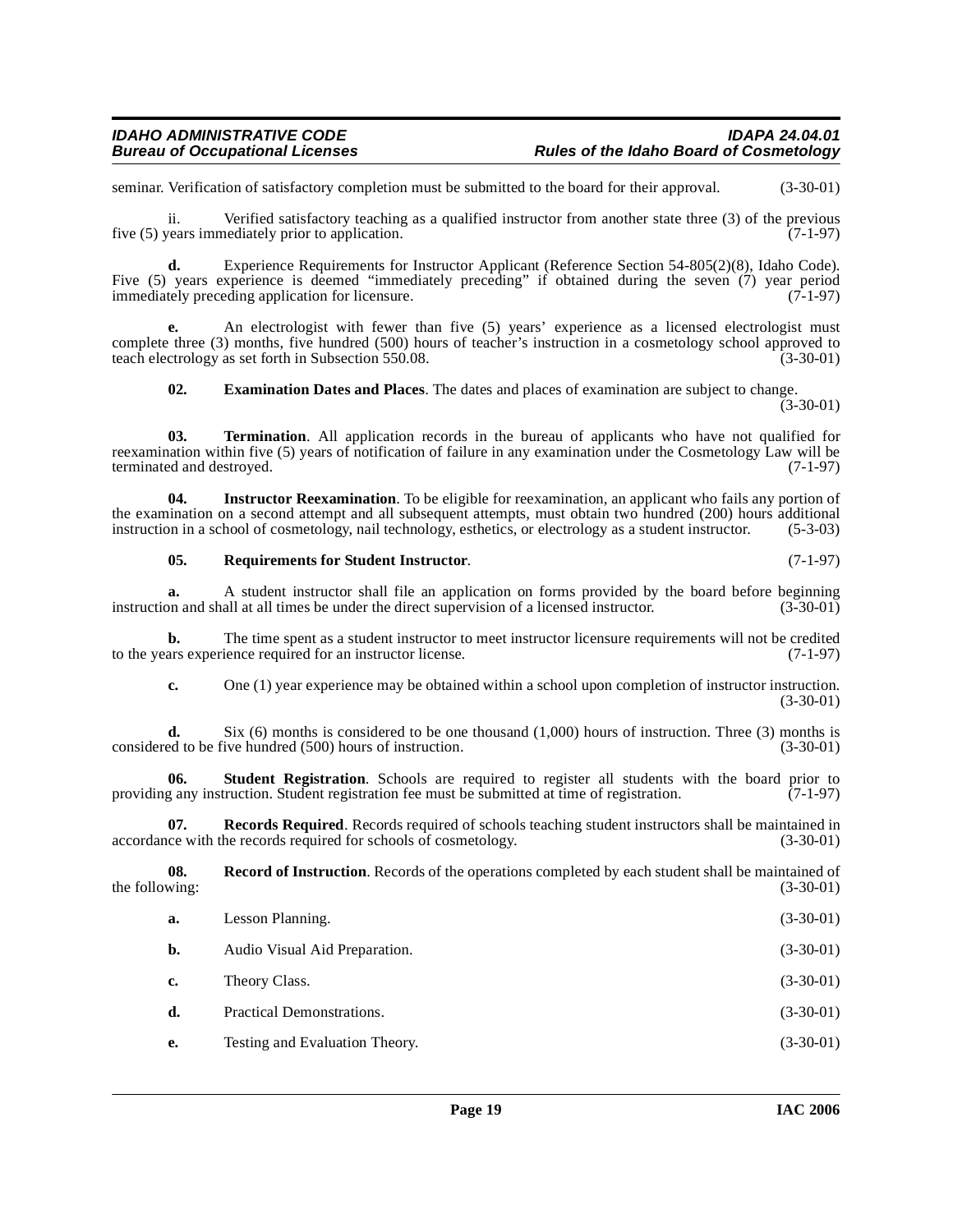**03. Esthetics Apprentices**. There must be at least one (1) licensed cosmetology instructor or esthetics instructor and one (1) licensed cosmetologist or licensed esthetician in any cosmetological establishment at all times for each apprentice who is being instructed therein. (3-8-02) for each apprentice who is being instructed therein.

<span id="page-19-10"></span>Nail Technology Apprentices. There must be at least one (1) licensed cosmetology instructor or nail technology instructor and one (1) licensed cosmetologist or nail technician in any cosmetological establishment at all times for each apprentice who is being instructed therein. (3-8-02)

<span id="page-19-1"></span>**700. COSMETOLOGY -- ELECTROLOGY, ESTHETICS, AND NAIL TECHNOLOGY APPRENTICE** 

Sections 54-805(6)(c) and 54-807, Idaho Code, provide for the practice of apprentices. (3-30-01)

(1) licensed cosmetologist in any cosmetological establishment at all times for each apprentice who is being trained therein.  $(7-1-99)$ therein.  $(7-1-99)$ 

supervision of an electrologist instructor. An electrologist instructor may train no more than one (1) apprentice at a time. (3-30-01) time. (3-30-01)

<span id="page-19-6"></span>**01. Cosmetology Apprentices**.There must be at least one (1) licensed cosmetology instructor and one

**a.** One (1) instructor shall train no more than three (3) currently registered apprentices. (3-8-02) **b.** Each apprentice must also be supervised by a separate licensed cosmetologist. (3-8-02)

<span id="page-19-8"></span><span id="page-19-7"></span>**02. Electrology Apprentices**. Apprentice instruction must be obtained under the direct personal

<span id="page-19-9"></span>**05.** Filing Application. Application for permit as an apprentice must be made on forms furnished by the board.  $(3-30-01)$ the board.  $(3-30-01)$ 

<span id="page-19-3"></span>**06. Application for Apprentice**. The application submitted for an apprentice permit must list the names and license numbers of the licensed cosmetologists, electrologists, estheticians, and nail technicians employed<br>in the establishment in which an apprentice will serve apprenticeship. (3-30-01) in the establishment in which an apprentice will serve apprenticeship.

<span id="page-19-11"></span>**07. Prior to Beginning Instruction**. Prior to beginning of instruction, the instructor for any apprenticeship must submit and have board approval of a curriculum for the entire apprenticeship instruction. (3-30-01)

<span id="page-19-2"></span>**08. Application Must be Accompanied by Proof of Meeting Educational Requirements**. Applications must be accompanied by proof of having satisfactorily completed two (2) years of high school (tenth grade) or having equivalent education. If applicant is a high school graduate, a photostatic copy of the high school diploma may be submitted. A letter written on high school stationery, signed by an officer of the high school, may be forwarded with the application. Such letter shall indicate that the applicant has satisfactorily completed the tenth grade and is eligible to commence the eleventh grade. Do not send original high school diploma to the board.

(7-1-97)

<span id="page-19-12"></span>**09.** Submit Proof of Birth. Apprentices must furnish a copy of their birth certificate or other le proof of birth with application. (7-1-97) acceptable proof of birth with application.

**10. Apprentice Permit**. An apprentice permit must be obtained from the board before instruction as an apprentice begins. An original apprentice permit shall be dated and valid until such time as said apprentice is no longer enrolled as an apprentice is said establishment. (3-30-01) longer enrolled as an apprentice is said establishment.

<span id="page-19-4"></span>**11. Records Required**. Establishments instruction apprentices must maintain records as set forth:

## **IDAHO ADMINISTRATIVE CODE IDAPA 24.04.01**

<span id="page-19-0"></span>**601. -- 699. (RESERVED).**

**INSTRUCTION (RULE 700).** 

**f.** Testing and Evaluation. (3-30-01)

<span id="page-19-5"></span>**g.** Clinic Floor Supervision. (3-30-01)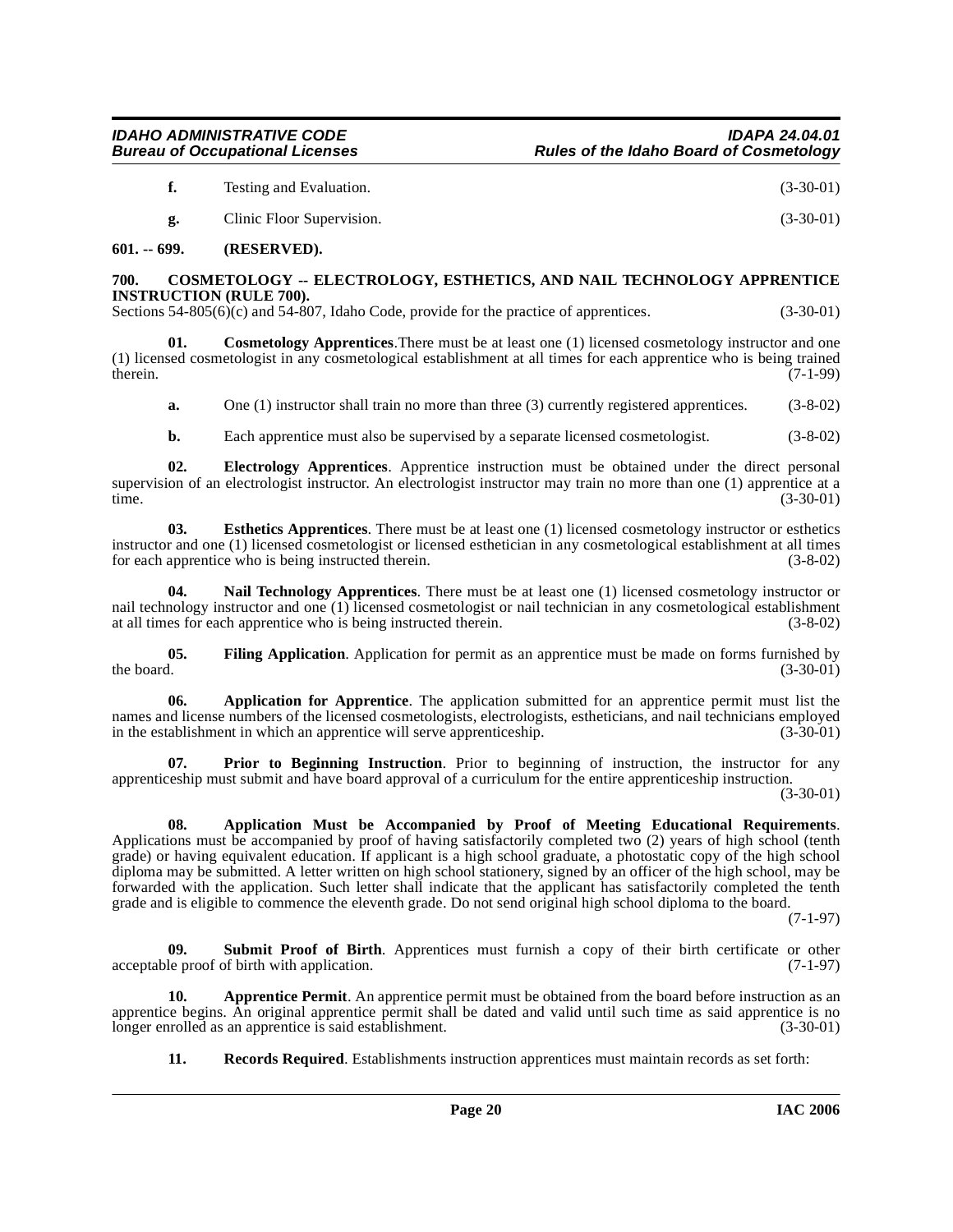|                |     |                                                                                                          | $(3-30-01)$ |
|----------------|-----|----------------------------------------------------------------------------------------------------------|-------------|
|                | a.  | For cosmetology apprentice in Subsection 500.05.                                                         | $(7-1-99)$  |
|                | b.  | For electrology apprentice in Subsection 550.06.a.i.                                                     | $(7-1-99)$  |
|                | c.  | For esthetics apprentice in Subsection 560.02.                                                           | $(7-1-99)$  |
|                | d.  | For nail technology apprentice in Subsection 570.02.                                                     | $(7-1-99)$  |
| the following: | 12. | <b>Record of Instruction.</b> Records of the operations completed by each student shall be maintained of | $(3-8-02)$  |
|                | a.  | For cosmetology apprentice in Subsection 500.06.                                                         | $(7-1-97)$  |
|                | b.  | For electrology apprentice in Subsection 550.07.                                                         | $(3-30-01)$ |
|                | c.  | For esthetics apprentice in Subsection 560.02.c.                                                         | $(7-1-99)$  |
|                |     |                                                                                                          |             |

<span id="page-20-10"></span><span id="page-20-4"></span>**d.** For nail technology apprentice in Subsection 570.03. (7-1-99)

**13. Discontinuance of a Course**. When an apprentice discontinues a course of study, the salon is to complete a Record of Instruction Form with the credited hours completed by the apprentice. This form is to be submitted to the board. If an apprentice discontinues a course of instruction and does not transfer to another salon within sixty (60) days, the apprentice permit is automatically canceled and is to be submitted to the board along with the Record of Instruction. (3-30-01) the Record of Instruction.

<span id="page-20-2"></span>**14. Before Resuming Instruction**. Before resuming instruction, after having discontinued a course, an apprentice must file a new application and pay an additional fee. The apprentice must receive a permit before resuming instruction. (3-30-01)

<span id="page-20-3"></span>**15. Discontinuance of Establishment Instruction Apprentices**. If a licensed establishment where apprentices are being trained discontinues to operate as a salon, records of instruction covering all apprentices obtaining instruction at the time of discontinuance or prior thereto, must be filed in the office of the board. (3-30-01)

<span id="page-20-8"></span>**16. Out of State Apprenticeship**. Prior to commencing a course of study in an Idaho approved establishment, an apprentice applicant is required to file with the board a copy of the record of instruction from the out of state apprenticeship. For purposes of this section, the record of instruction will be a statement which gives detailed information regarding operations and hours of instruction, and which is to be verified by the licensing agency<br>or instructor(s) in the state in which the instruction was obtained. (3-30-01) or instructor $(s)$  in the state in which the instruction was obtained.

#### <span id="page-20-0"></span>**701. -- 799. (RESERVED).**

### <span id="page-20-6"></span><span id="page-20-1"></span>**800. INSPECTION AND SANITARY RULES. (RULE 800).**

Each cosmetological establishment and school of cosmetology and barber shop and school of barbering is subject to inspection by the board or its designated agents in accordance with the following rules (reference Section 54-824, and 54-524, Idaho Code). Maximum possible score is indicated by number. (7-1-97)

<span id="page-20-9"></span>**01. Premises**. All shops and schools shall be open to inspection during business hours to authorized agents of the Cosmetology/Barber boards. Shops and schools must be separated from living areas by substantial walls and/or closable doors. All shops and schools must be maintained in an orderly manner and shall be heated, lighted, and ventilated so as to be safe and comfortable to the operators and patrons. Score - five (5) (7-1-97)

**02.** Floors, Walls, and Ceilings. Floors, walls, ceilings, furniture, and all other fixtures shall be kept in good repair at all times. Score - five (5) clean and in good repair at all times. Score - five  $(5)$ 

<span id="page-20-7"></span><span id="page-20-5"></span>**03.** Instrument Cleaning. All instruments used by operators shall be thoroughly cleaned after each use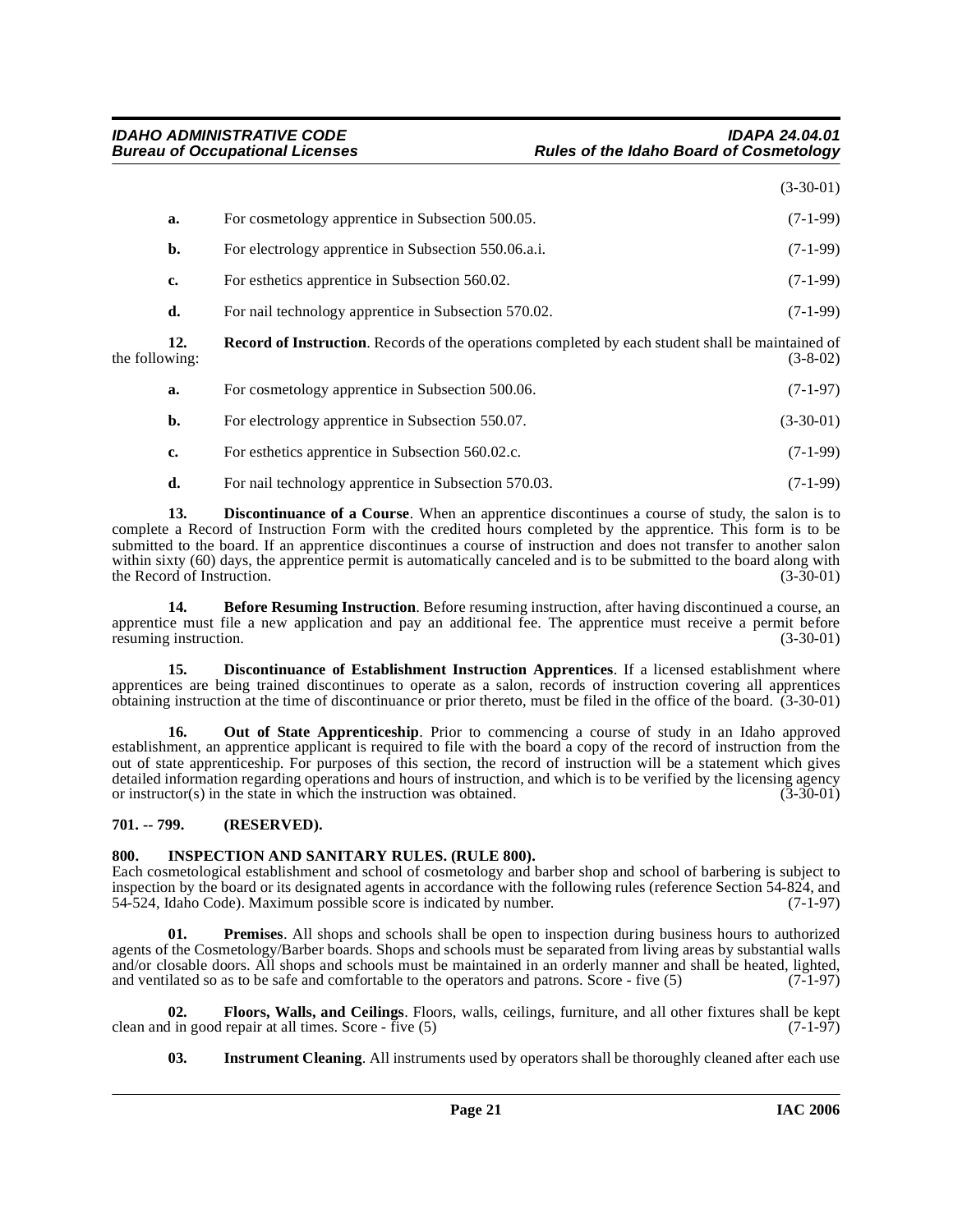#### **IDAHO ADMINISTRATIVE CODE IDAPA 24.04.01 Rules of the Idaho Board of Cosmetology**

<span id="page-21-5"></span>and prior to storage and/or sanitation. Score - fifteen (15) (7-1-97)

**04. Instrument Sanitation**. All instruments used by operators shall be sanitized after cleaning and prior to use on each patron, with a sanitizing agent registered by the Environmental Protection Agency as Hospital Grade or better. Every precaution shall be taken to prevent the transfer of disease-causing pathogens from person to person. Score - fifteen  $(15)$  (7-1-97)

<span id="page-21-10"></span>**05. Towels**. Clean towels shall be used for each patron. A clean paper or cloth neckband shall be used to provide a sanitary barrier which shall be maintained between each patron's neck and all multi-use capes. Paper towels and paper neckstrips shall be disposed of after one  $(1)$  use. Score - five  $(5)$  (7-1-97)

<span id="page-21-8"></span>**06.** Storage of Equipment. All instruments, towels, and linens shall be stored in clean, closed drawers, and/or containers after they are cleaned and sanitized. Score - five (5) (7-1-97) cabinets, drawers, and/or containers after they are cleaned and sanitized. Score - five (5)

**07. Dispensers**. All solutions and/or compounds shall be clearly labeled, maintained, and dispensed in a sanitary manner. All single-use applicators shall be disposed of after one (1) use. Paraffins, waxes and all other solutions and/or compounds shall be maintained free of any foreign contaminants. Score - five (5) (7-1-99 solutions and/or compounds shall be maintained free of any foreign contaminants. Score - five  $(5)$ 

<span id="page-21-12"></span><span id="page-21-11"></span><span id="page-21-9"></span><span id="page-21-4"></span>**08.** Uniforms. All clothing worn by operators shall be clean and washable. Score - five (5) (7-1-97)

**09. Water Supply**. Water supplies shall be from an approved source. Sufficient basins with hot and cold running water, approved drainage systems, soap and single-use towels shall be conveniently located within the work area. Every operator and/or student shall wash their hands prior to providing service to any patron. Score - ten (10) (7-1-97)  $(10)$   $(7-1-97)$ 

**10. Toilet Facilities**. Clean, adequate and convenient toilet facilities, located and accessible from within the building where the shop or school is located, shall be available for use by operators and patrons. A basin with hot and cold running water, approved drainage systems, soap and single-use towels shall be provided within said facilities. Score - ten  $(10)$  (7-1-97)

<span id="page-21-7"></span>**11. Safety**. Each shop and school shall have a clearly identifiable first-aid kit readily accessible on the premises. No animals are allowed in shops or schools except those animals trained to provide service to the physically impaired. Score - five (5) (7-1-97) physically impaired. Score - five (5)

<span id="page-21-6"></span>**12. Licenses and Certificates**. All shops and schools must be licensed prior to their operation and must be under the direct supervision of a licensed operator. A current shop and/or school license, valid operator license(s) or permit(s), a copy of these rules, and a valid classification card shall be conspicuously displayed in the work area of each shop and/or school for the information of operators, board agents, and the public in general. Score  $-$  fifteen (15) (7-1-97)

<span id="page-21-2"></span>**13. Classification of Shops and Schools**. Following an inspection, each shop and school will receive classification as follows:  $100\%$  -  $90\%$  = "A";  $89\%$  -  $80\%$  = "B"; 79% and below = "C". The "C" classification denotes an unacceptable rating and improvements are required within thirty (30) days for continued operation. (7-1- 97)

### <span id="page-21-0"></span>**801. -- 814. (RESERVED).**

### <span id="page-21-3"></span><span id="page-21-1"></span>**815. DISCIPLINE (RULE 815).**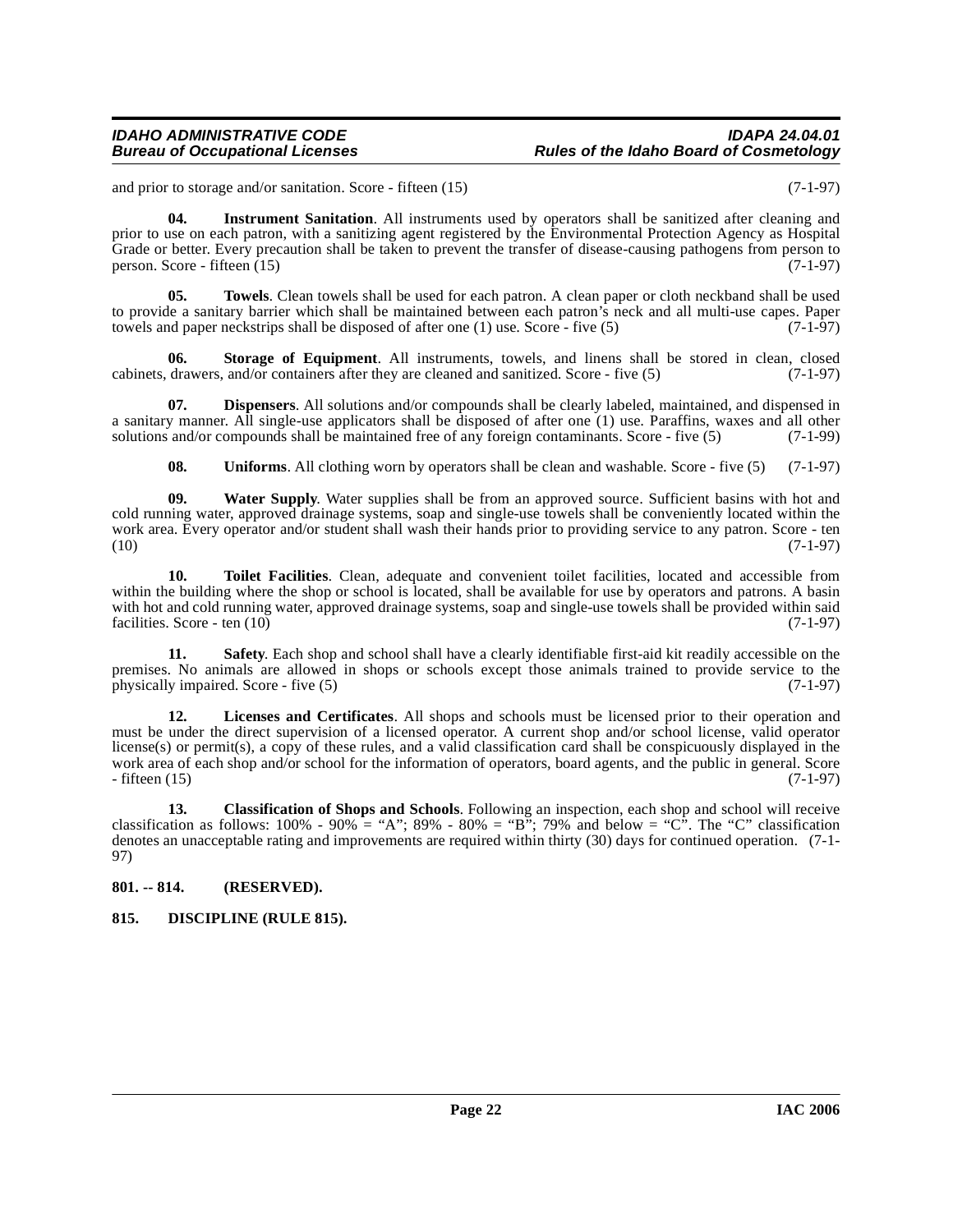## <span id="page-22-2"></span>**01. Proposed Fines**.

| <b>VIOLATION</b>                                                                                                                                                                                                                                                                                                                                                                                                                                                                                                                                                                                                                                                                                                                                                                                                                                                                                                                                      | <b>MAXIMUM FINE</b><br>(each violation) |
|-------------------------------------------------------------------------------------------------------------------------------------------------------------------------------------------------------------------------------------------------------------------------------------------------------------------------------------------------------------------------------------------------------------------------------------------------------------------------------------------------------------------------------------------------------------------------------------------------------------------------------------------------------------------------------------------------------------------------------------------------------------------------------------------------------------------------------------------------------------------------------------------------------------------------------------------------------|-----------------------------------------|
| Operating An Unlicensed Establishment/School.<br>Includes: Failure to obtain original license (includes change of ownership or<br>location);<br>Failure to renew license;                                                                                                                                                                                                                                                                                                                                                                                                                                                                                                                                                                                                                                                                                                                                                                             | \$500<br>\$250                          |
| <b>Unlicensed Practice.</b><br>Includes: Failure to renew license;<br>Practice beyond the scope of license/permit;<br>Practice with an altered license/permit.                                                                                                                                                                                                                                                                                                                                                                                                                                                                                                                                                                                                                                                                                                                                                                                        | \$ 250<br>\$250<br>\$1,000              |
| <b>Allowing Unlicensed Practice.</b><br>Includes: Owners, Employees, Renters/Leasees, Partners, Family Members,<br>Others.                                                                                                                                                                                                                                                                                                                                                                                                                                                                                                                                                                                                                                                                                                                                                                                                                            | \$1,000                                 |
| <b>Practice In An Unlicensed Establishment.</b><br>Includes: Owners, Employees, Renters/Leasees, Partners, Family Members,<br>Others.                                                                                                                                                                                                                                                                                                                                                                                                                                                                                                                                                                                                                                                                                                                                                                                                                 | \$250                                   |
| Failing To Allow The Inspection Of An Establishment.<br>Includes: Failure to admit investigator during business hours;<br>Obstructing/hindering the inspection process;<br>Threatening or exerting physical harm to investigators;<br>Allowing acts of obstruction or harm to occur.                                                                                                                                                                                                                                                                                                                                                                                                                                                                                                                                                                                                                                                                  | \$1,000                                 |
| Failing To Correct Unacceptable Conditions Within 30 Days.<br>Includes: Failure to separate other business/living areas;<br>Failure to maintain floors, walls, ceilings in good repair;<br>Failure to adequately clean instruments;<br>Failure to adequately sanitize instruments;<br>Failure to use clean towels;<br>Failure to maintain sanitary barrier with multi-use capes;<br>Failure to appropriately store instruments/equipment;<br>Failure to appropriately maintain/dispense products;<br>Failure to wear clean washable clothing;<br>Failure to maintain approved water supply;<br>Failure to maintain approved toilet facilities;<br>Failure to wash hands prior to service;<br>Failure to provide first aid kits;<br>Failure to keep pets or birds out of establishment;<br>Failure to prevent fire or safety hazard;<br>Failure to conspicuously display required certificates;<br>Failure to conspicuously display required licenses. | \$ 250                                  |

(7-1-99)

**02. Fine in Addition to Other Discipline**. For any one (1) or combination of those violations noted under Section 54-816 or 54-819, Idaho Code, the Board may impose a fine of up to one thousand dollars (\$1000) in addition to any refusal to issue, revocation, or suspension of any certificate or license. (7-1-99) addition to any refusal to issue, revocation, or suspension of any certificate or license.

<span id="page-22-1"></span><span id="page-22-0"></span>**03. Costs and Fees in Disciplinary Proceeding**. The Board may order all licensed practitioners to pay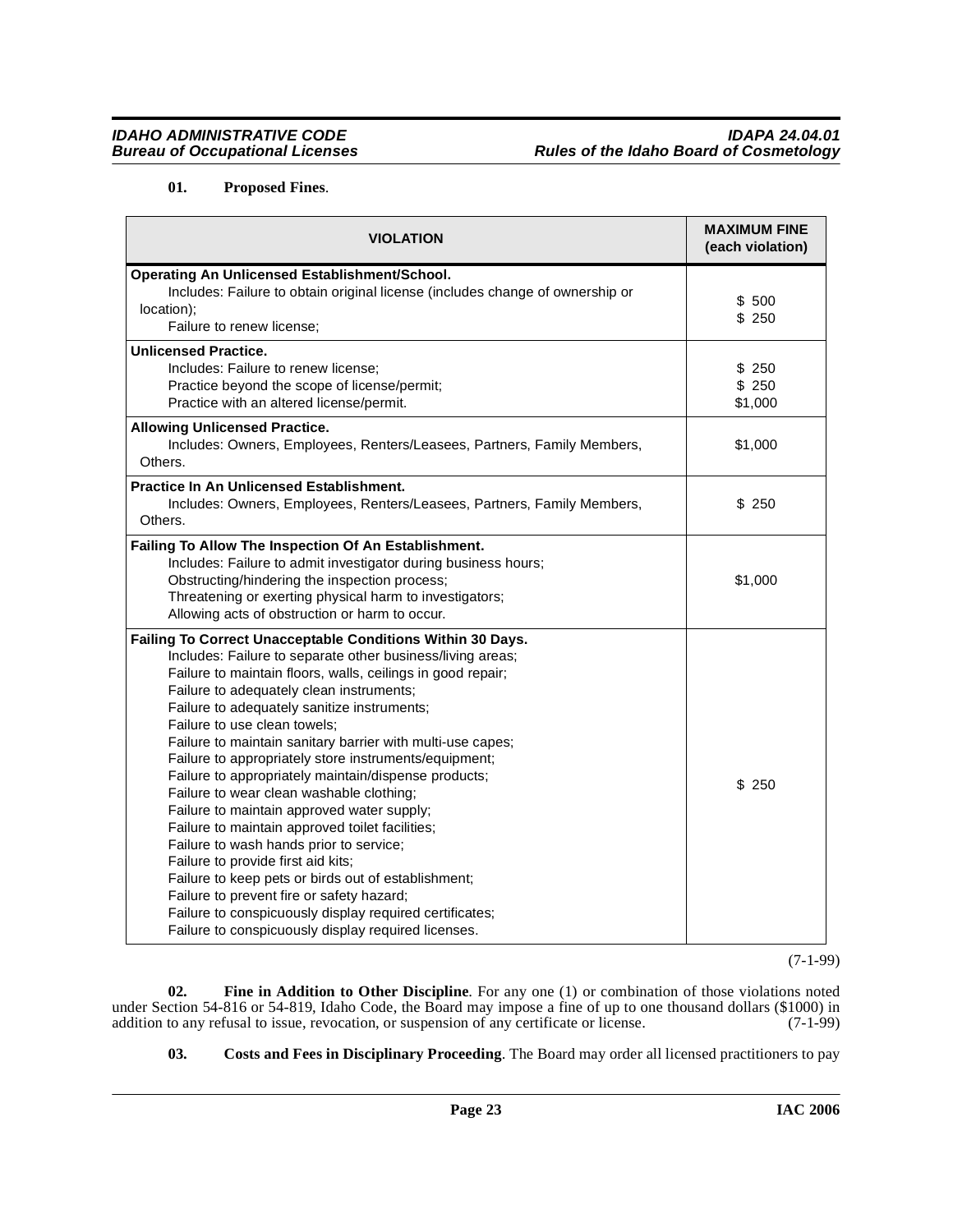the costs and fees incurred by the Board in the investigation or prosecution of the licensee for violation of Section 54-<br>816, Idaho Code. (7-1-99) 816, Idaho Code.

#### <span id="page-23-0"></span>**816. -- 825. (RESERVED).**

- <span id="page-23-1"></span>**826. RULE MAKING HISTORY PRIOR TO JULY 1, 1993. (RULE 826).** RULES AS ADOPTED April 21, 1992, EFFECTIVE May 11, 1992, REISSUED July 1, 1993.
- <span id="page-23-2"></span>**827. -- 999. (RESERVED).**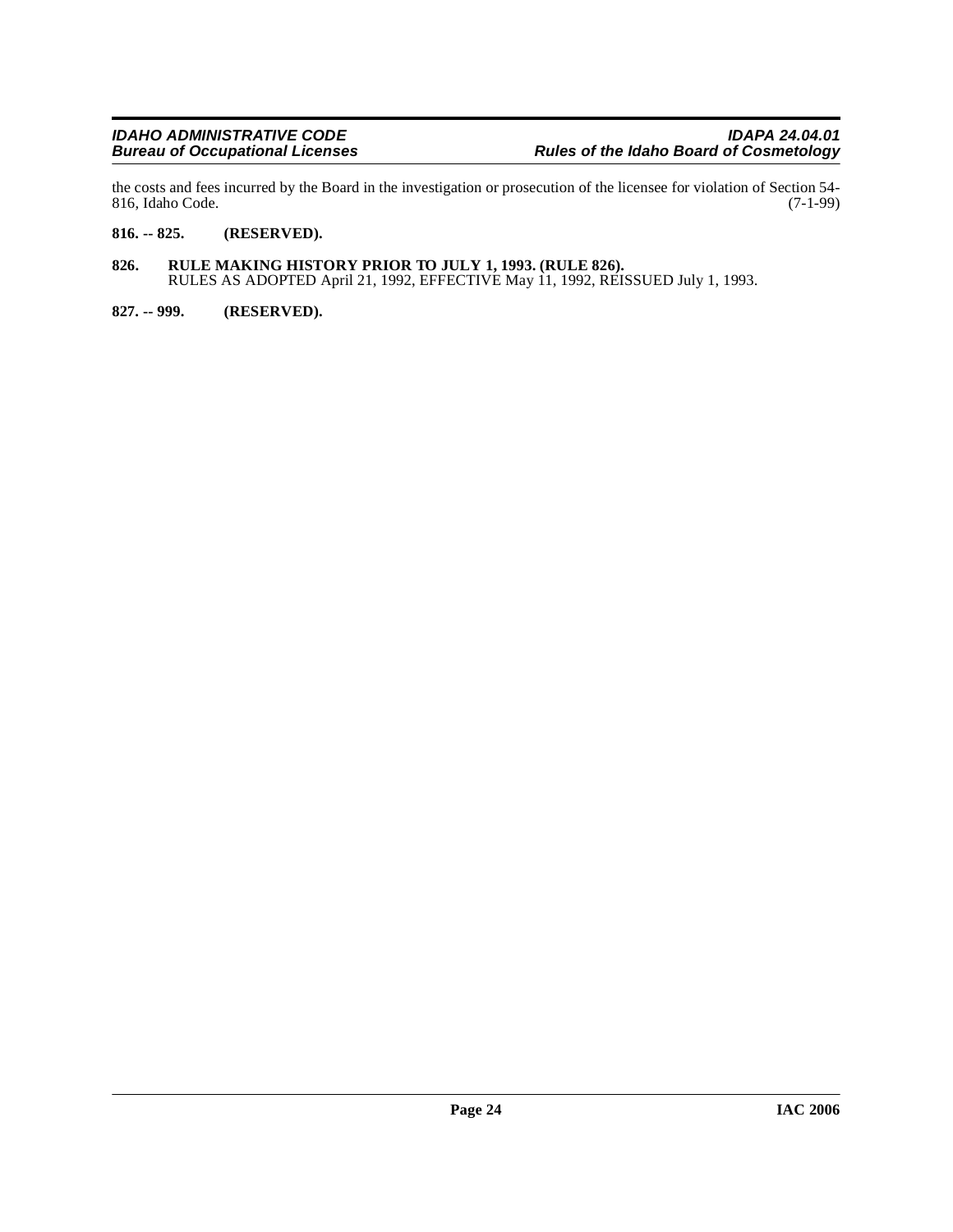# **Subject Index**

#### **A**

Addition of an Owner [9](#page-8-3) Addition of an Owner, School [16](#page-15-4) Address Of The Idaho Board Of Cosmetology [3](#page-2-10) Adequate Space, Schools [14](#page-13-0) Adequate Toilet Facilities [9](#page-8-4) Annual Review of Curriculum & Catalog, Schools [14](#page-13-1) Application & Fee For Permit To Demonstrate Or Teach Cosmetology [6](#page-5-5) Application Before Opening & Operating a School [13](#page-12-10) Application Must be Accompanied by Endorsement Fee & Original License Fee [6](#page-5-6) Application Must be Accompanied by Proof of Meeting Educational Requirements, Apprentice Training [20](#page-19-2) Application Must be Accompanied by Proof of Meeting Educational Requirements, Licensure by Endorsement [6](#page-5-7) Application for Apprentice, [20](#page-19-3) Application for License by Examination [7](#page-6-3) Applications [7](#page-6-4) Applications Must be Complete to be Accepted [7](#page-6-5) Applications, Licensure & Operation of Primary & Contiguous Establishments [8](#page-7-2) Apprentice License, Apprentice Training [20](#page-19-4) Appropriate Model [13](#page-12-11)

#### **B**

Before Resuming Training, Apprentice Training [21](#page-20-2) Board Approval, Cosmetology Schools Approved to Teach Electrology [16](#page-15-5) Board Approval, Cosmetology Schools Teaching Esthetics [17](#page-16-2) Board Approval, Cosmetology Schools Teaching Nail Technology [18](#page-17-4) Board Meetings [4](#page-3-2) Board Member Qualifications [4](#page-3-3) Board Must Be Informed of All Changes [9](#page-8-5) Board Must be Informed of All Changes, School [16](#page-15-6) Board Qualifications - Procedures - Meetings - Policies [4](#page-3-4) Bureau [3](#page-2-11) Businesses Other Than Cosmetological Establishments or Barber Shops [8](#page-7-3)

#### **C**

Certificate of Graduation [4](#page-3-5) Certification of Licensure [6](#page-5-8) Change of Ownership or Location [9](#page-8-6) Change of Ownership or Location, Schools [16](#page-15-7) Classification of Shops & Schools, Inspection & Sanitary Rules [22](#page-21-2) Conditions for Issuance [9](#page-8-7) Contiguous Establishment License [8](#page-7-4) Cosmetological Establishment Changes In - Ownership - Location - Licensure Requirements [9](#page-8-8) Cosmetological School Changes In - Ownership - Location - Licensure Requirements [16](#page-15-8) Cosmetology - Electrology, Esthetics, & Nail Technology Apprentice Training [20](#page-19-5) Cosmetology Apprentices [20](#page-19-6) Cosmetology Requirements For Licensure By Examination [10](#page-9-5) Costs & Fees in Disciplinary Proceeding [23](#page-22-0) Credit Given for Instruction, Electrology Licensure by Examination [10](#page-9-6) Credit Given for Instruction, Esthetics Licensure by Examination [10](#page-9-7) Credit Given for Instruction, Nail Technology Licensure by Examination [11](#page-10-4) Credit for Experience, Electrology Licensure by Examination [10](#page-9-8) Credit for Instruction, Cosmetology Licensure By Examination [10](#page-9-9) Current License [3](#page-2-12)

#### **D**

Dates & Places, Examinations [11](#page-10-5) Deadline Date for Filing, Applications [7](#page-6-6) Definitions, IDAPA 24.04.01, Rules Of The Idaho Board Of Cosmetology [3](#page-2-13) Deletion of an Owner [9](#page-8-9) Deletion of an Owner, School [16](#page-15-9) Discipline [22](#page-21-3) Discontinuance of Establishment Training Apprentice [21](#page-20-3) Discontinuance of School [15](#page-14-0) Discontinuance of a Course, Apprentice Training [21](#page-20-4) Dispensers, Inspection & Sanitary Rules [22](#page-21-4)

#### **E**

Electrologist Instructor/Student Ratio, Cosmetology Schools Approved to Teach Electrology [17](#page-16-3) Electrology Apprentices [20](#page-19-7) Electrology Requirements For Licensure By Examination [10](#page-9-10) Eligibility for Reexamination [12](#page-11-2) Endorsement Certification [4](#page-3-6) Equivalent Test, In lieu of High School Education [7](#page-6-7) Establishing Equivalency In Lieu Of The Required High School Education [7](#page-6-8) Esthetics Apprentices [20](#page-19-8) Esthetics Requirements For Licensure By Examination [10](#page-9-11) Examination Dates & Places, Instructor Rules [19](#page-18-0) Examination Fees [5](#page-4-2) Examinations - General [11](#page-10-6)

#### **F**

Failure to Pass Examination [12](#page-11-3) Fees [5](#page-4-3) Fees Shall Not Be Prorated or Returnable [6](#page-5-9) Filing Application [6](#page-5-10) Filing Application, Apprentice Training [20](#page-19-9) Filing of Record of Instruction, Cosmetology Licensure By Examination [10](#page-9-12) Filing of Record of Instruction, Electrology Licensure by Examination [10](#page-9-13) Filing of Record of Instruction, Esthetics Licensure by Examination [10](#page-9-14) Filing of Record of Instruction, Nail Technology Licensure by Examination [11](#page-10-7) Fine in Addition to Other Discipline [23](#page-22-1) First-Aid Kit [4](#page-3-7) Floors, Walls & Ceilings, Inspection & Sanitary Rules [21](#page-20-5)

#### **G**

GED Test [7](#page-6-9) Gender [3](#page-2-14)

#### **H**

Hospital Grade [4](#page-3-8) Hours Credit Toward Licensure, Cosmetology Licensure By Examination [10](#page-9-15) Hours Credit Toward Licensure, Nail